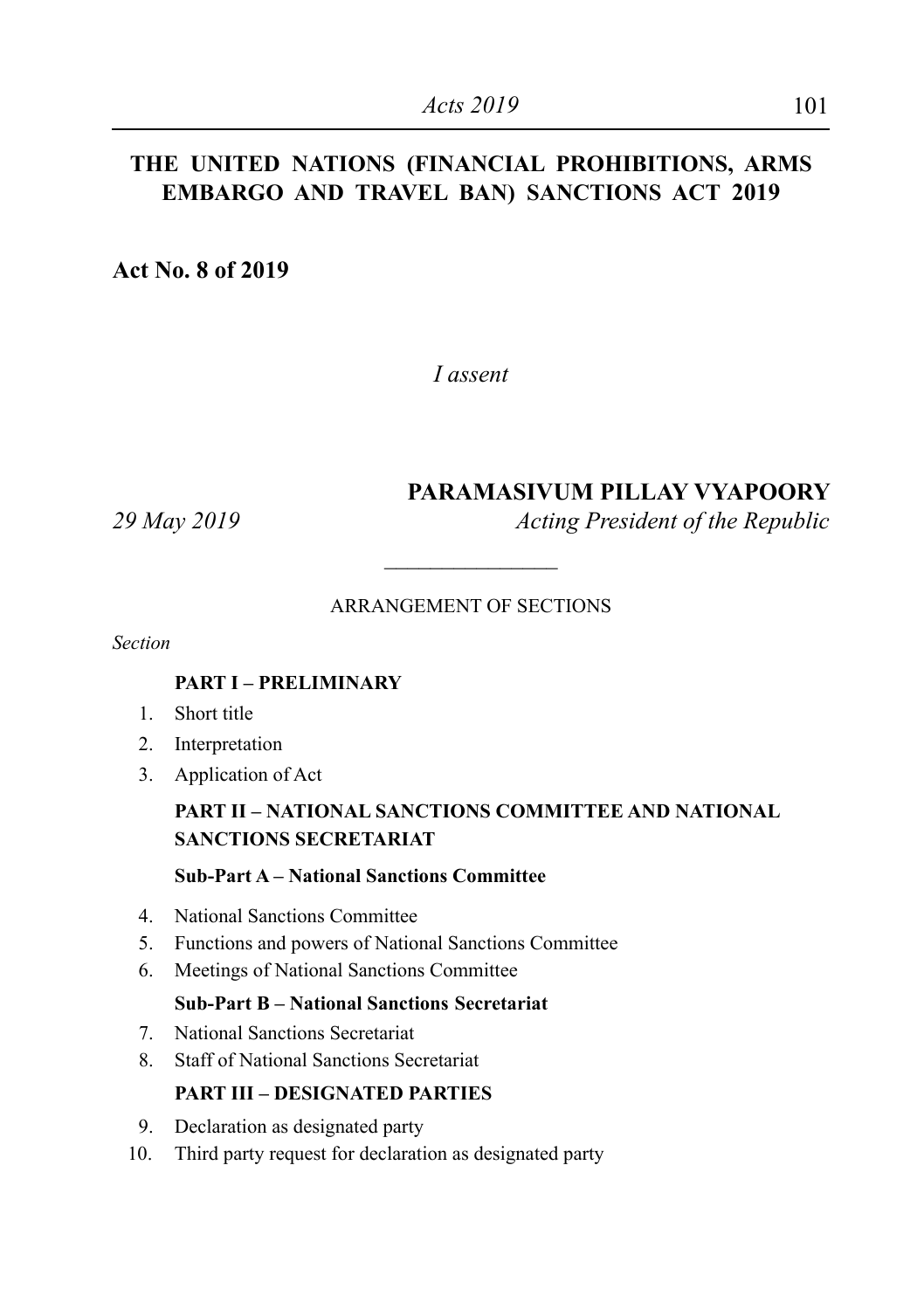- 11. Dissemination of declaration
- 12. List of designated parties
- 13. Designated party to be notified
- 14. Review of declaration by National Sanctions Committee
- 15. Judicial review of declaration by Supreme Court

#### **PART IV – LISTED PARTIES**

- 16. Listing proposals
- 17 Notification of listing
- 18. Dissemination of United Nations Sanctions List
- 19. Request to National Sanctions Secretariat for delisting
- 20. Request to Office of Ombudsperson or Focal Point for delisting
- 21. Delisting requests for dead individuals and defunct entities
- 22. Notice of delisting

#### **PART V – SANCTIONS AGAINST DESIGNATED PARTIES AND LISTED PARTIES**

#### **Sub-Part A – Prohibition to Deal with Funds or Other Assets or Make Funds or Other Assets Available**

- 23. Prohibition to deal with funds or other assets of designated party or listed party
- 24. Prohibition on making funds or other assets available to designated party or listed party available

#### **Sub-Part B – Reporting Persons to Identify Funds or Other Assets of Designated Party or Listed Party**

25. Reporting obligations

#### **Sub-Part C – Freezing Order of Funds or Other Assets of Designated Party**

- 26. Application for freezing order
- 27. Application for variation of freezing order

#### **Sub-Part D – Rights of Bona Fide Third Parties**

- 28. Rights of bona fide third parties regarding freezing order
- 29. Rights of bona fide third parties regarding prohibition

#### **Sub-Part E – Application to Use Funds or Other Assets of Listed Party**

- 30. Application by listed party
- 31. Application by listed party on ISIL (Da'esh) and Al-Qaida Sanctions List

#### **Sub-Part F – Administrator to Manage Funds or Other Assets of Designated Party or Listed Party**

32. Appointment of Administrator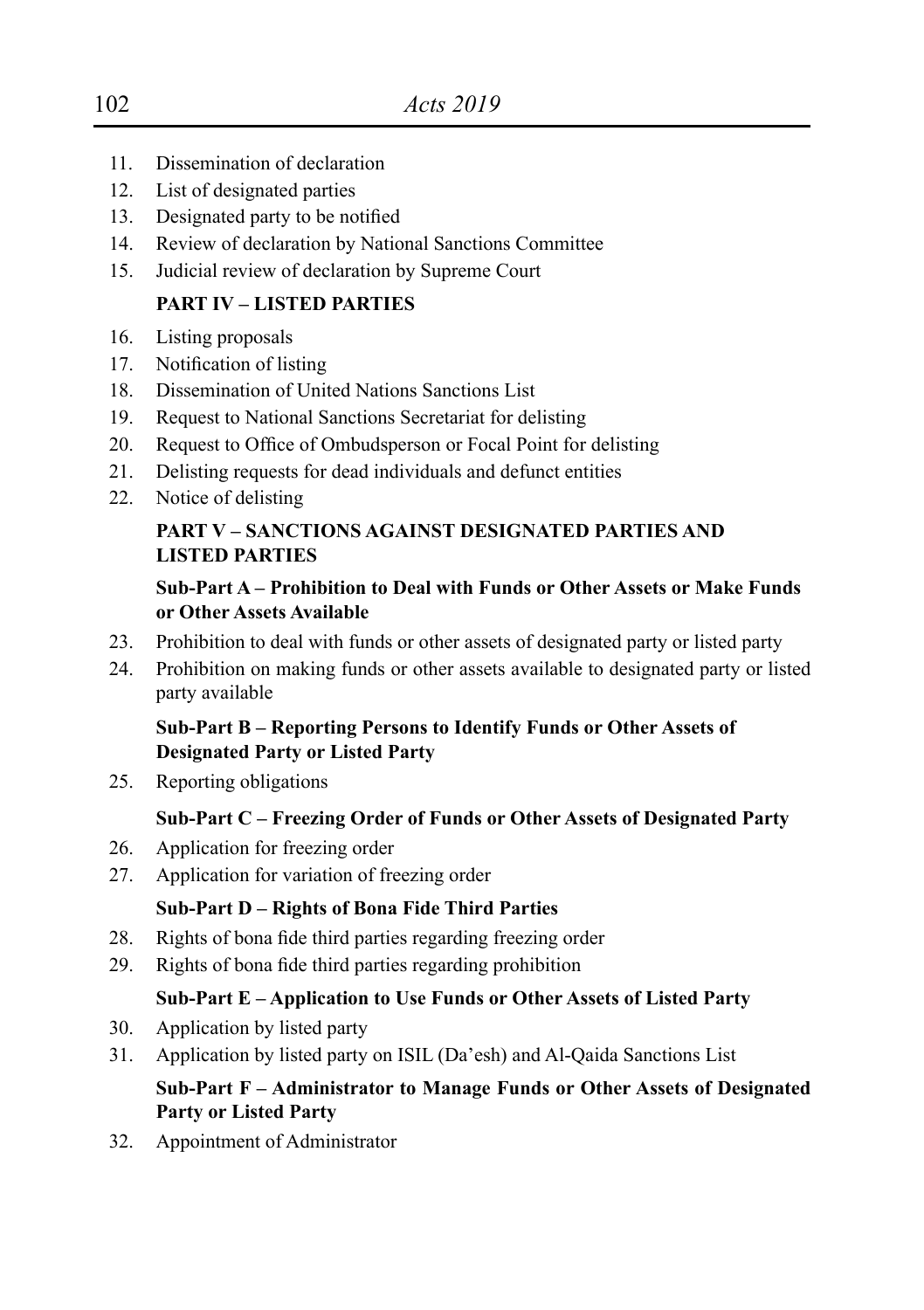#### **Sub-Part G – Mistaken Identity**

33. Application for redress

#### **Sub-Part H – Freezing Order or Prohibition to Lapse Upon Delisting**

34. Lapse of freezing order or prohibition

#### **PART VI – ARMS EMBARGO AND TRAVEL BAN**

- 35. Arms embargo
- 36. Travel ban
- 37. Exemptions to travel ban

#### **PART VII – MISCELLANEOUS**

- 38. Designated Judge
- 39. Reporting of suspicious information
- 40. Supervision by supervisory authorities
- 41. Internal controls
- 42. Deprivation of Mauritius citizenship
- 43. Protection from liability
- 44. Confidentiality
- 45. Offences
- 46. Regulations

FIRST SCHEDULE SECOND SCHEDULE

# **An Act**

 $\overline{\phantom{a}}$  , where  $\overline{\phantom{a}}$ 

#### **To enable the Government of Mauritius to implement targeted sanctions and other measures imposed by the United Nations Security Council under Chapter VII of the Charter of the United Nations**

ENACTED by the Parliament of Mauritius, as follows –

#### **PART I – PRELIMINARY**

#### **1. Short title**

 This Act may be cited as the United Nations (Financial Prohibitions, Arms Embargo and Travel Ban) Sanctions Act 2019.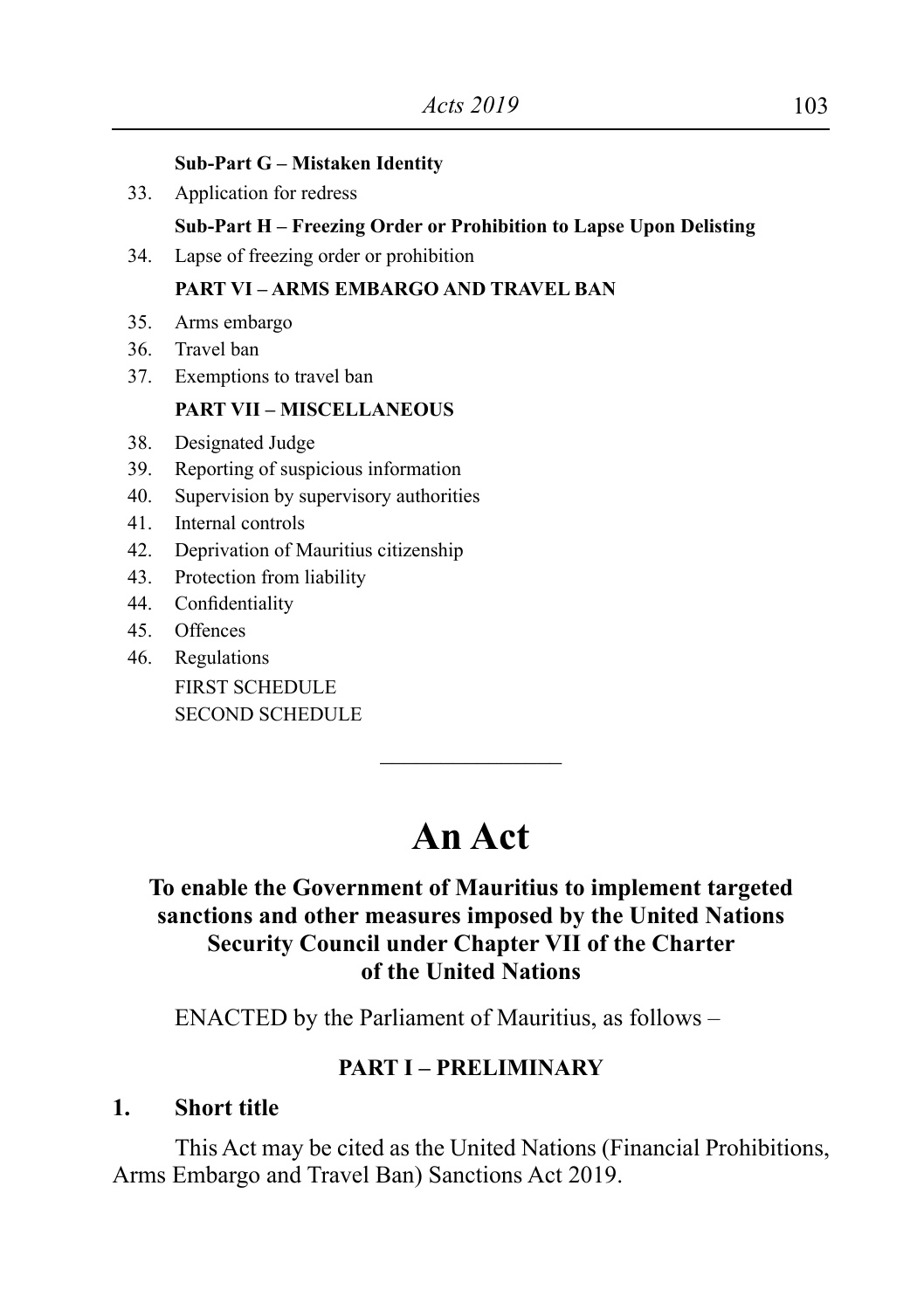#### **2. Interpretation**

In this  $Act -$ 

"Bank of Mauritius" means the Bank of Mauritius established under section 3 of the Bank of Mauritius Act;

"deal" includes to sell, supply, lease, transfer, convert, dispose, move, use or withdraw;

"delisted party" means any party whose name has been removed from the relevant United Nations Sanctions List by or under the authority of the United Nations Security Council;

"Designated Judge" means a Judge designated as such by the Chief Justice under section 38;

"designated party" means a party declared as such by the Secretary for Home Affairs pursuant to section 9 or 10;

"economic resources" includes assets of every kind, whether movable, immovable, tangible, intangible, actual or potential, which are not funds but potentially may be used to obtain funds, goods or services, such as –

- (a) land, buildings and other real estate;
- (b) equipment, including computers, computer software, tools, and machinery;
- (c) office furniture, fittings and fixtures and other items of a fixed nature;
- (d) vessels, aircraft and motor vehicles;
- (e) inventories of goods;
- (f) works of art, precious stones, jewellery and gold;
- $(g)$  commodities, including oil, minerals and timber;
- (h) arms and related materiel:
- (i) patents, trademarks, copyrights, trade names, franchises, goodwill and other forms of intellectual property;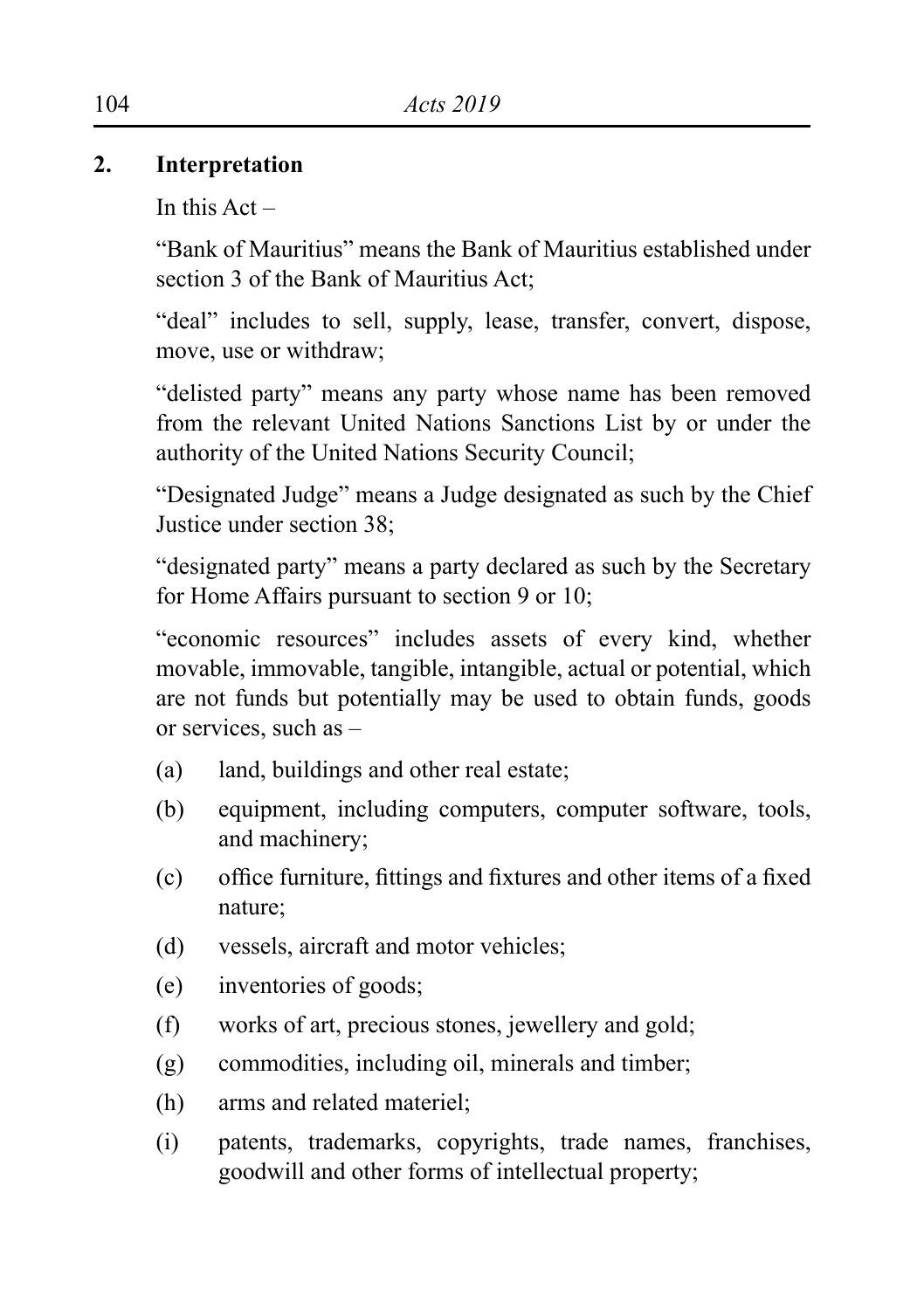- (j) internet hosting and other related services used for the support of listed parties;
- (k) direct and indirect trade in oil and refined products, modular refineries and related material, including chemicals and lubricants and other natural resources;
- (l) any other assets, whether tangible, intangible, actual or potential;

"extraordinary expenses" means expenses other than ordinary expenses;

"Financial Services Commission" means the Financial Services Commission established under section 3 of the Financial Services Act;

"financing of terrorism" means the financing of terrorists, terrorist acts and terrorist organisations;

"FIU" means the Financial Intelligence Unit established under section 9(1) of the Financial Intelligence and Anti-Money Laundering Act;

"Focal Point" means the focal point established within the United Nations Secretariat under the United Nations Security Council Resolution 1730 (2006);

"freezing order" means an order to prohibit the sale, transfer, conversion, disposition or movement of, or otherwise deal with, any funds or other assets;

"funds or other assets" means –

- (a) any assets, including, but not limited to, financial assets, economic resources and property of every kind, whether tangible, intangible, movable or immovable, however acquired;
- (b) legal documents or instruments in any form
	- (i) including electronic or digital, evidencing title to, or interest in, such funds or other assets; and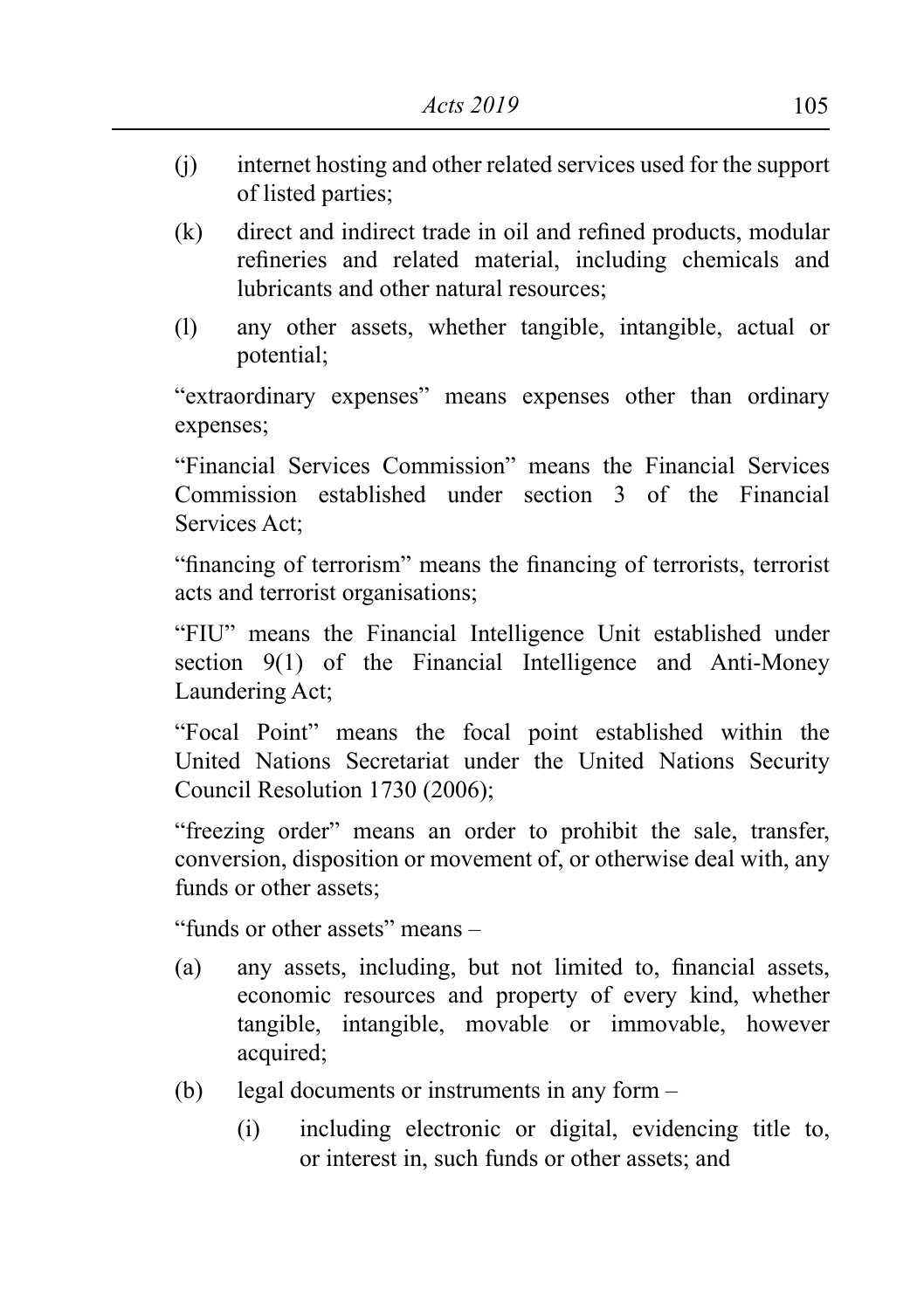- (ii) including, but not limited to, bank credits, travellers cheques, bank cheques, money orders, shares, securities, bonds, drafts, or letters of credit;
- (c) any interest, dividends or other income on or value accruing from or generated by such funds or other assets, virtual or digital currencies, including cryptocurrencies;
- (d) any other assets which potentially may be used to obtain funds, goods or services;

"immediately" means without delay and not later than 24 hours;

"ISIL (Da'esh) and Al-Qaida Sanctions Committee" means the Committee established and modified by the United Nations Security Council Resolutions 1267 (1999) 1989 (2011) and 2253 (2015);

"ISIL (Da'esh) and Al-Qaida Sanctions List" means the United Nations Sanctions List established and maintained by the ISIL (Da'esh) and Al-Qaida Sanctions Committee with respect to ISIL (Da'esh), Al-Qaida and associated parties;

"listed party" means any party listed by or under the authority of the United Nations Security Council;

"listing criteria" means the criteria, as defined in the relevant United Nations Security Council Resolution, which indicate that a party is eligible for listing on a United Nations Sanctions List;

"Minister" meansthe Minister to whom responsibility for the subject of national security is assigned;

"National Sanctions Committee" means the National Sanctions Committee referred to in section 4;

"National Sanctions Secretariat" means the National Sanctions Secretariat referred to in section 7;

"Office of the Ombudsperson" means the office created by the United Nations Security Council Resolution 1904 (2009) to review requests from listed parties seeking to be removed from the ISIL (Da'esh) and Al-Qaida Sanctions Lists;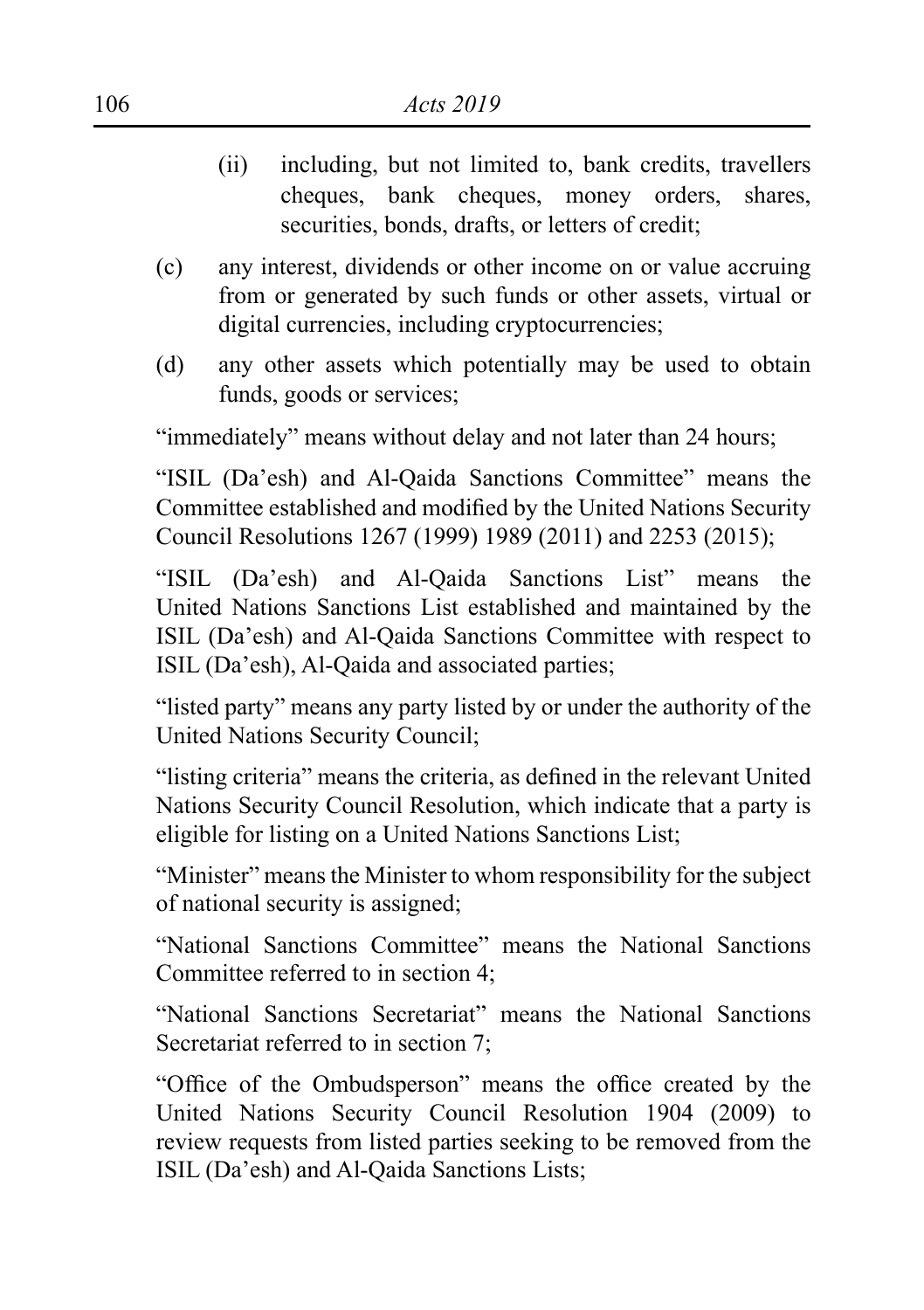"ordinary expenses" includes funds and other financial assets or economic resources which are –

- (a) basic expenses necessary for payments for foodstuffs, rent or mortgage, medicines and medical treatment, taxes, insurance premiums and public utility charges;
- (b) intended exclusively for the payment of reasonable professional fees and reimbursement of incurred expenses associated with the provision of legal services or fees; or
- (c) intended exclusively for the payment of service charges for routine holding or maintenance of the funds or other assets of a designated party or listed party;

"party" means an individual, a group, an undertaking or an entity;

"proliferation" means –

- (a) the manufacture, production, possession, acquisition, stockpiling, storage, development, transportation, sale, supply, transfer, export, transshipment or use of –
	- (i) nuclear weapons;
	- (ii) chemical weapons;
	- (iii) biological weapons;
	- (iv) such materials, as may be prescribed, which are related to nuclear weapons, chemical weapons or biological weapons; or
- (b) the provision of technical training, advice, service, brokering or assistance related to any of the activities specified in paragraph (a);

"public sector agency" includes any Ministry, Government department, local authority or statutory corporation;

"relevant enactment" means this Act, the Banking Act, the Bank of Mauritius Act, the Financial Intelligence and Anti-Money Laundering Act or the Financial Services Act;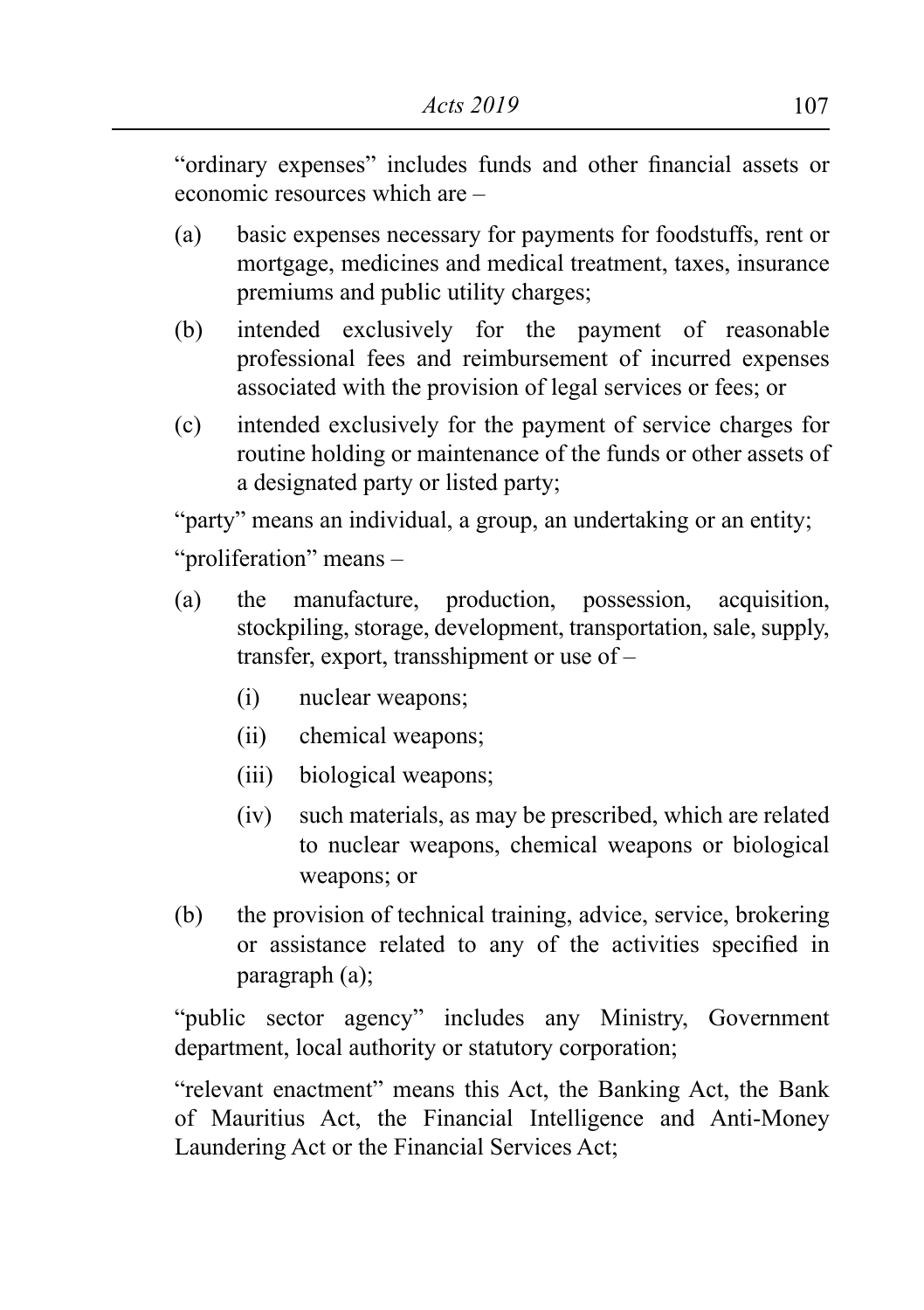"reporting person" has the same meaning as in the Financial Intelligence and Anti-Money Laundering Act;

"supervisory authorities" –

- (a) has the same meaning as in the Financial Intelligence and Anti-Money Laundering Act;
- (b) includes the Registrar of Association and such other person as may be prescribed;

"terrorist" means any person, other than a group, an undertaking or an entity, who –

- (a) commits, or attempts to commit, a terrorist act;
- (b) participates as an accomplice in a terrorist act;
- (c) organises, or directs any other person to commit, a terrorist act; or
- (d) contributes to the commission of a terrorist act by a group of persons acting with a common purpose where the contribution is made intentionally and with the aim of furthering the terrorist act or with the knowledge of the intention of the group to commit a terrorist act;

"terrorist act" means –

- (a) an act of terrorism specified in section 3 of the Prevention of Terrorism Act;
- (b) any act which constitutes an offence within the scope of any of the treaties, conventions and protocols listed in the First Schedule; or
- (c) any other act intended to cause death or serious bodily injury to a civilian, or to any other person not taking an active part in the hostilities in a situation of armed conflict, when the purpose of such act, by its nature or context, is to intimidate a population or to compel a government or an international organisation to do or to abstain from doing an act;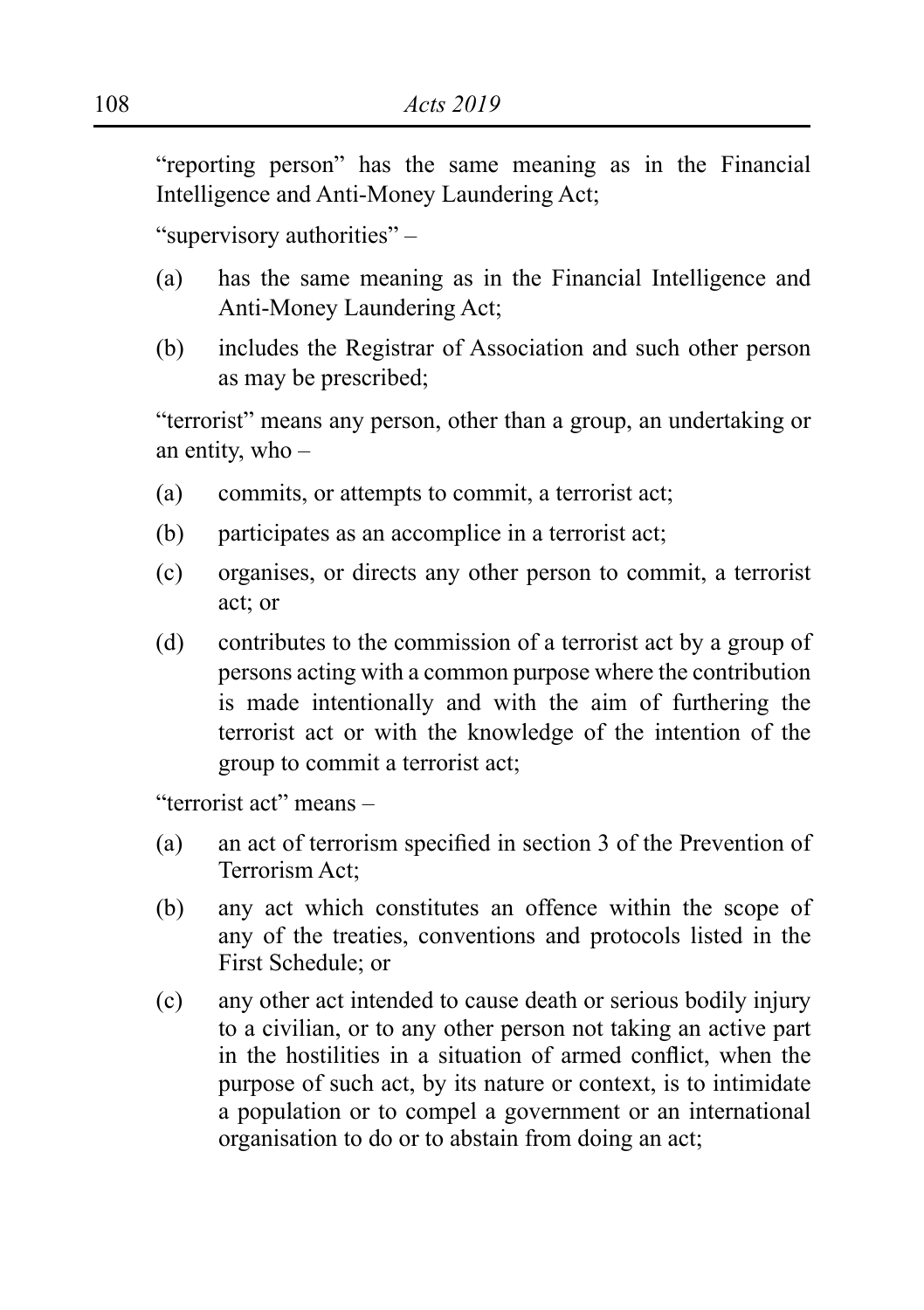"terrorist organisation" means any group of terrorists which –

- (a) commits, or attempts to commit, a terrorist act;
- (b) participates as an accomplice in a terrorist act;
- (c) organises, or directs any other person to commit a terrorist act; or
- (d) contributes to the commission of a terrorist act by a group of persons acting with a common purpose where the contribution is made intentionally and with the aim of furthering the terrorist act or with the knowledge of the intention of the group to commit a terrorist act;

"United Nations sanctions" means enforcement measures, not involving the use of armed force, as may be adopted from time to time by the United Nations Security Council under Chapter VII of the United Nations Charter;

"United Nations Sanctions Committee" means a subsidiary organ established by the United Nations Security Council;

"United Nations Sanctions List" –

- (a) means a list established by or under the authority of the United Nations Security Council comprising the names of listed parties which are subject to United Nations sanctions; and
- (b) includes the list established pursuant to the United Nations Security Council Resolutions listed in the Second Schedule and their successor resolutions:

"UNSCRs" means any United Nations Security Council Resolutions adopted by the United Nations Security Council under Chapter VII of the United Nations Charter and includes their successor resolutions;

"UNSCR 1373" means United Nations Security Council Resolution 1373 (2001);

"UNSCR 1737" means United Nations Security Council Resolution 1737 (2006);

"UNSCR 2231" means United Nations Security Council Resolution 2231 (2015).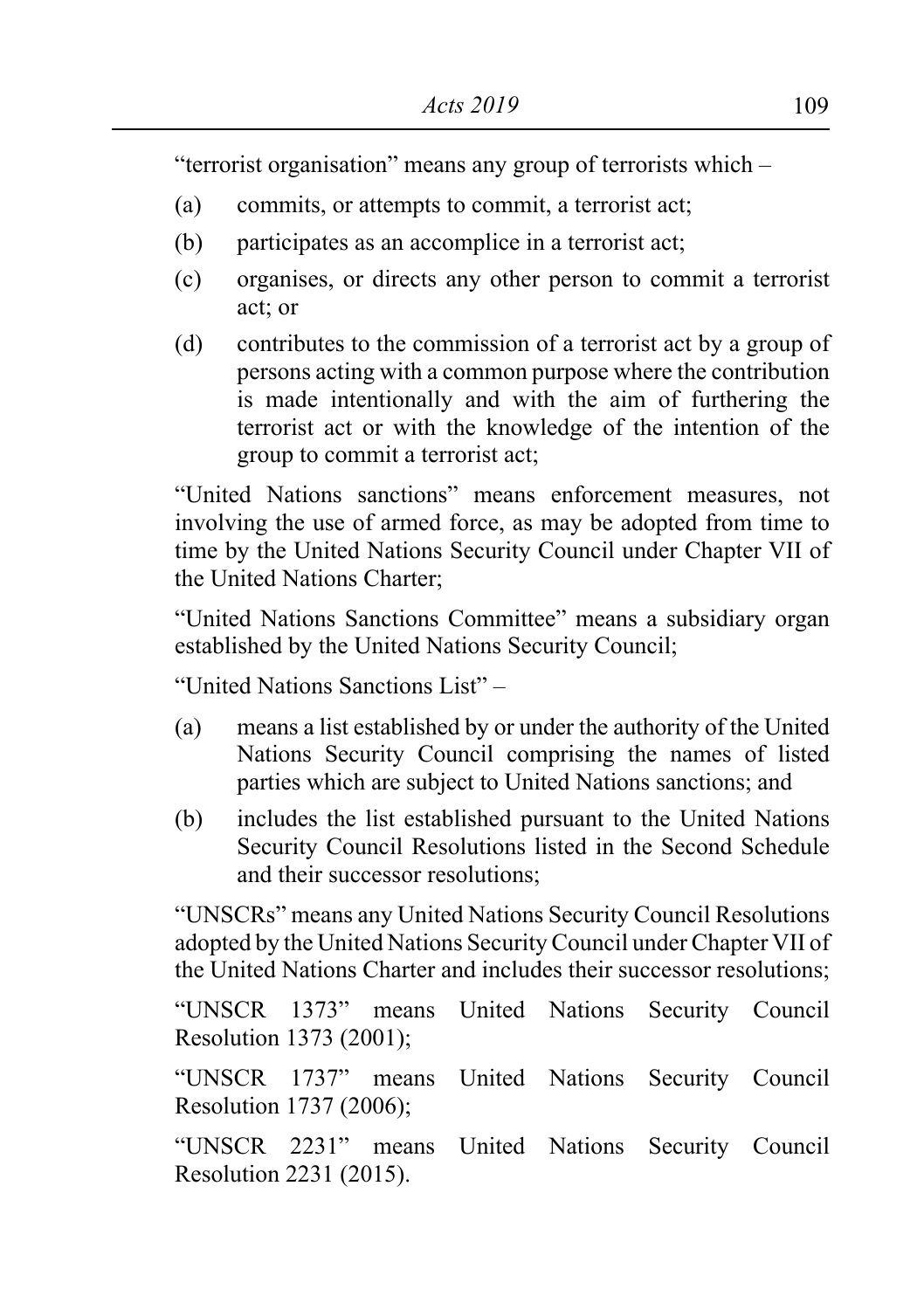### **3. Application of Act**

 $(1)$  This Act shall be in addition to, and not in derogation from, the Convention for the Suppression of the Financing of Terrorism Act, the Prevention of Terrorism Act and the Prevention of Terrorism (International Obligations) Act.

(2) Any function or power conferred on the Secretary for Home Affairs under this Act shall, in his absence, be discharged or exercised by the Permanent Secretary of the Ministry responsible for the subject of home affairs.

## **PART II – NATIONAL SANCTIONS COMMITTEE AND NATIONAL SANCTIONS SECRETARIAT**

## **Sub-Part A – National Sanctions Committee**

## **4. National Sanctions Committee**

 (1) There shall be, for the purposes of this Act, a National Sanctions Committee which shall consist of –

- (a) the Secretary to Cabinet and Head of the Civil Service, who shall be the Chairperson;
- (b) the Solicitor General;
- (c) the Secretary for Foreign Affairs;
- (d) the Commissioner of Police:
- (e) the Governor of the Bank of Mauritius;
- (f) the National Security Advisor;
- (g) the Director-General of the National Security Services;
- (h) the Director of the Counterterrorism Unit;
- (i) the Director of the Financial Intelligence Unit; and
- (j) the Chief Executive of the Financial Services Commission.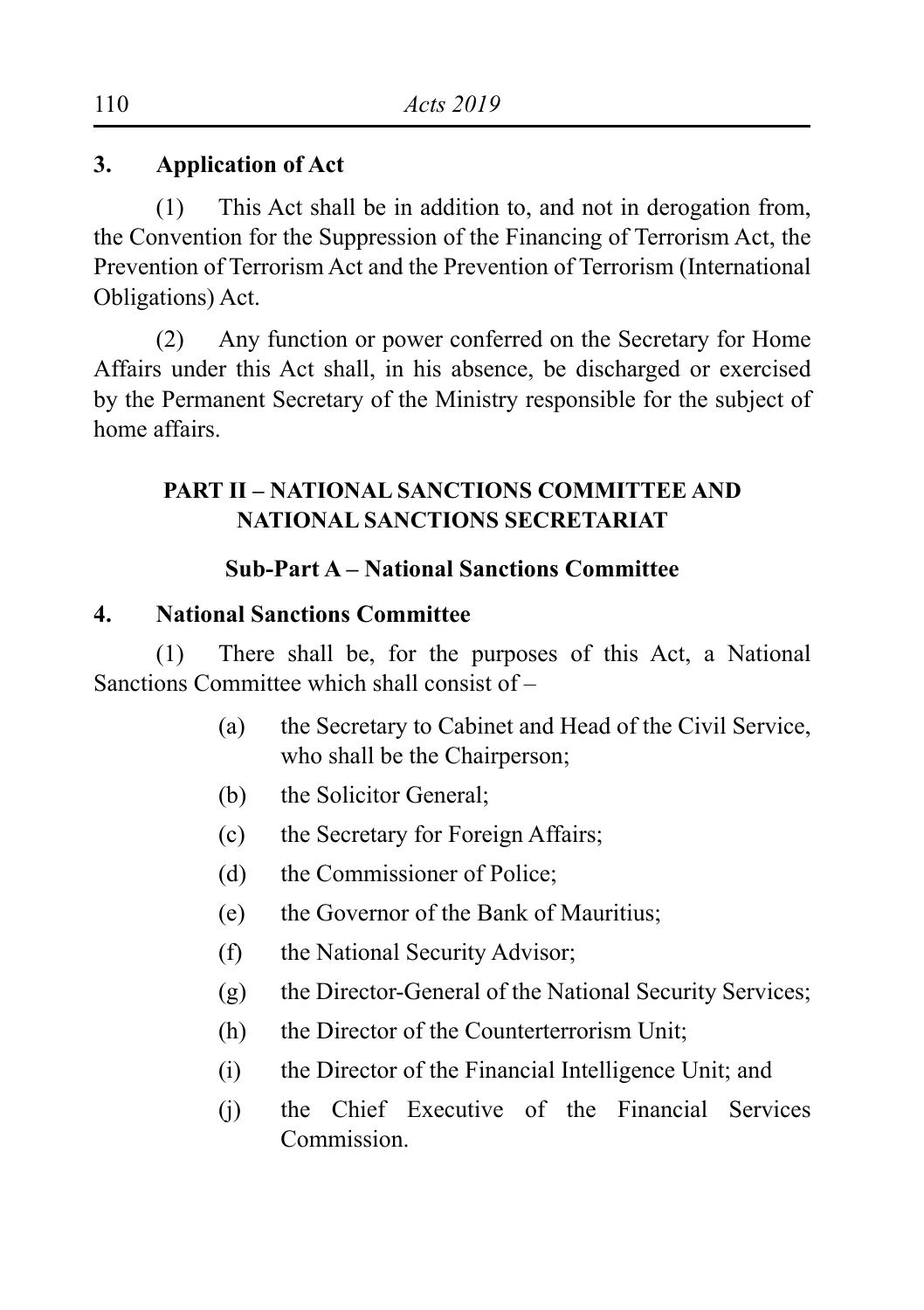(2) The National Sanctions Committee may co-opt such other person having special knowledge or experience in, combating the financing of terrorism and proliferation or, the implementation of the UNSCRs.

### **5. Functions and powers of National Sanctions Committee**

(1) The National Sanctions Committee shall, in the discharge of its functions and exercise of its powers under this Act –

- (a) direct the Secretary for Home Affairs to declare, for the purposes of UNSCR 1373 or any other international obligations, a party as a designated party;
- (b) be responsible for identifying a party that meet the listing criteria for designation as a listed party on a United Nations Sanctions List;
- (c) make proposals for the listing of a party as a listed party to the relevant United Nations Sanctions Committee;
- (d) recommend the Secretary for Home Affairs to request another country to designate a party for the purposes of UNSCR 1373;
- (e) coordinate and promote effective implementation of the obligations under the UNSCRs in Mauritius;
- (f) coordinate international cooperation in the cross-border implementation of the UNSCRs between Mauritius and other countries and foreign counterpart agencies;
- (g) coordinate the development of, review and implement, national policies and activities for the effective implementation of the UNSCRs;
- (h) approve such guidelines developed by the National Sanctions Secretariat; and
- (i) make recommendations to the Minister for legislative, regulatory and policy reforms for the purposes of this Act.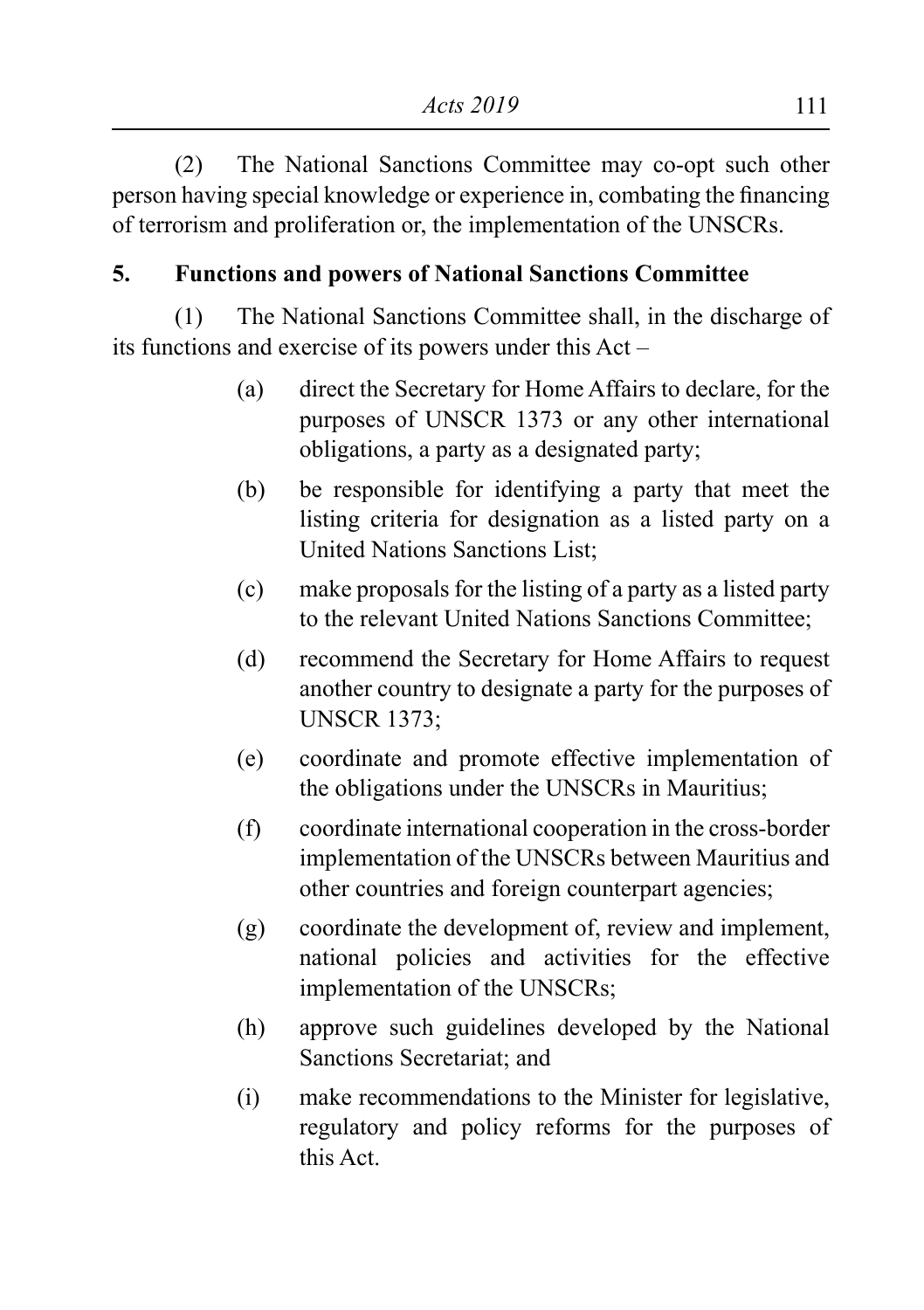(2) (a) The National Sanctions Committee may set up such subcommittees as it considers necessary to assist it in the discharge of its functions under this Act.

 (b) The National Sanctions Committee may co-opt, into any subcommittee, such other persons whose presence, participation, knowledge or skills are necessary to assist it in the discharge of its functions under this Act.

### **6. Meetings of National Sanctions Committee**

(1) The National Sanctions Committee shall meet at least once in a month and at such time and place as the Chairperson may determine.

(2) At any meeting of the National Sanctions Committee, 7 members, including the Chairperson, shall constitute a quorum.

(3) Where the Chairperson is absent from a meeting of the National Sanctions Committee, the members present shall elect from among themselves a member to chair the meeting.

(4) The National Sanctions Committee shall regulate its meetings and proceedings in such manner as it may determine.

#### **Sub-Part B – National Sanctions Secretariat**

#### **7. National Sanctions Secretariat**

(1) There shall be, within the Prime Minister's Office, a National Sanctions Secretariat which shall discharge such functions and exercise such powers as may be necessary to assist the National Sanctions Committee in the administration of this Act.

(2) The National Sanctions Secretariat shall, in the discharge of its functions and exercise of its powers under this Act –

- (a) keep and maintain, in such form and manner as the National Sanctions Committee may determine, a list of designated parties;
- (b) provide access to the list of designated parties;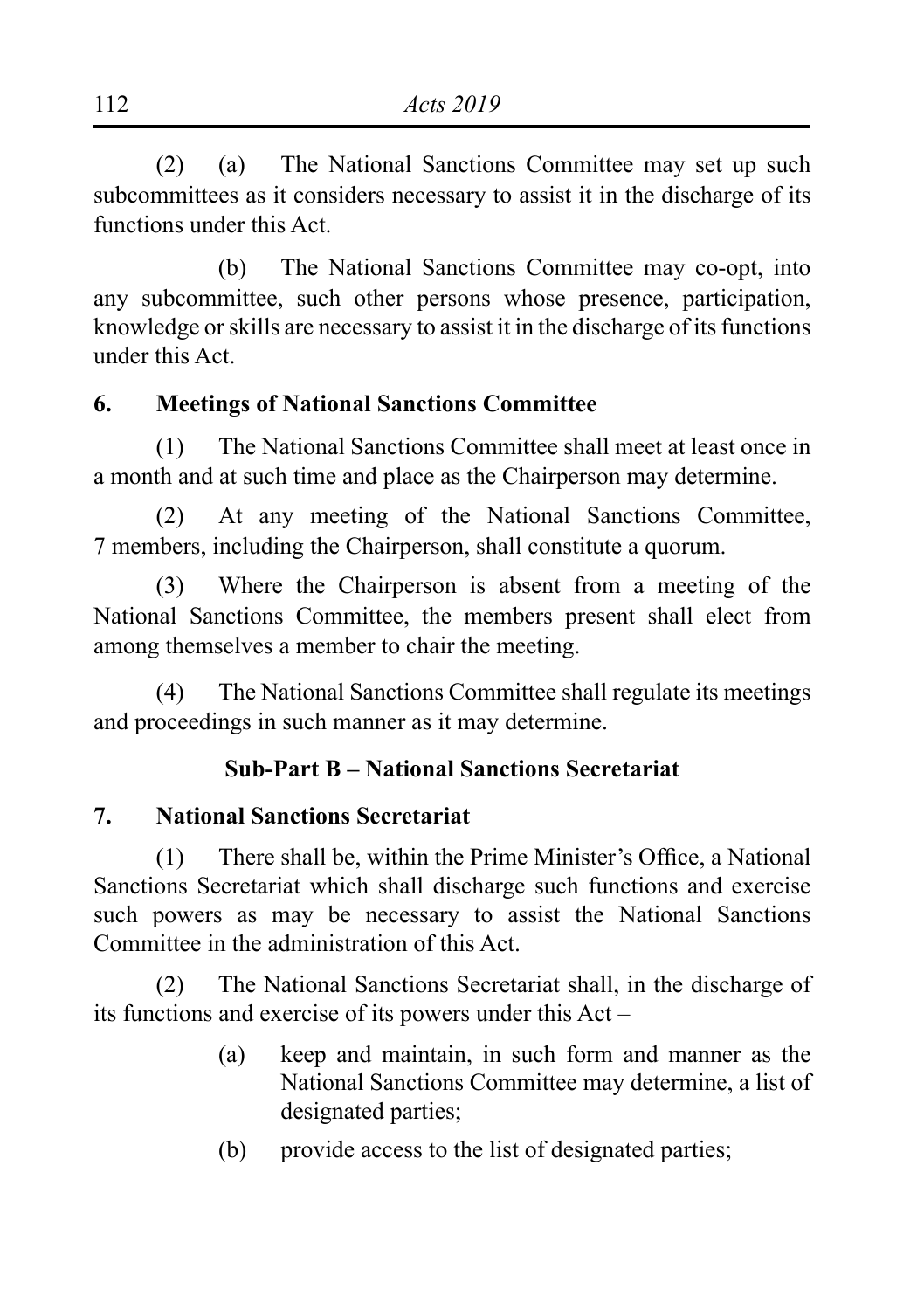- (c) keep and maintain a list of funds or other assets frozen pursuant to a freezing order granted under this Act;
- (d) collect or solicit information from public sector agencies and any party that is reasonably believed to hold, control or has in his or its custody or possession funds or other assets of a listed party;
- (e) facilitate the sharing of information with other agencies for the purposes of this Act;
- (f) issue such guidelines and disseminate such other relevant information as may be necessary for the effective implementation of this Act;
- (g) publish information on relevant procedures for the purposes of this Act;
- (h) maintain a website with publicly available information relating to this Act;
- (i) keep and maintain such record as may prescribed for a period of not less than 7 years;
- (j) do such other things as may be necessary for the purposes of this Act.

(3) The National Sanctions Secretariat may enter into an arrangement or agreement with the Office of the Ombudsperson to facilitate the sharing of information, including confidential information.

### **8. Staff of National Sanctions Secretariat**

(1) There shall be such public officers in the National Sanctions Secretariat as may be necessary for the proper discharge of its functions and exercise of its powers under this Act.

(2) (a) The National Sanctions Committee may, with the approval of the Secretary to Cabinet and Head of the Civil Service, enlist the services of suitable experts to advise the National Sanctions Secretariat.

(b) Any expert enlisted under paragraph (a) and any public officer referred to in subsection (1) shall be under the administrative control of the Secretary for Home Affairs.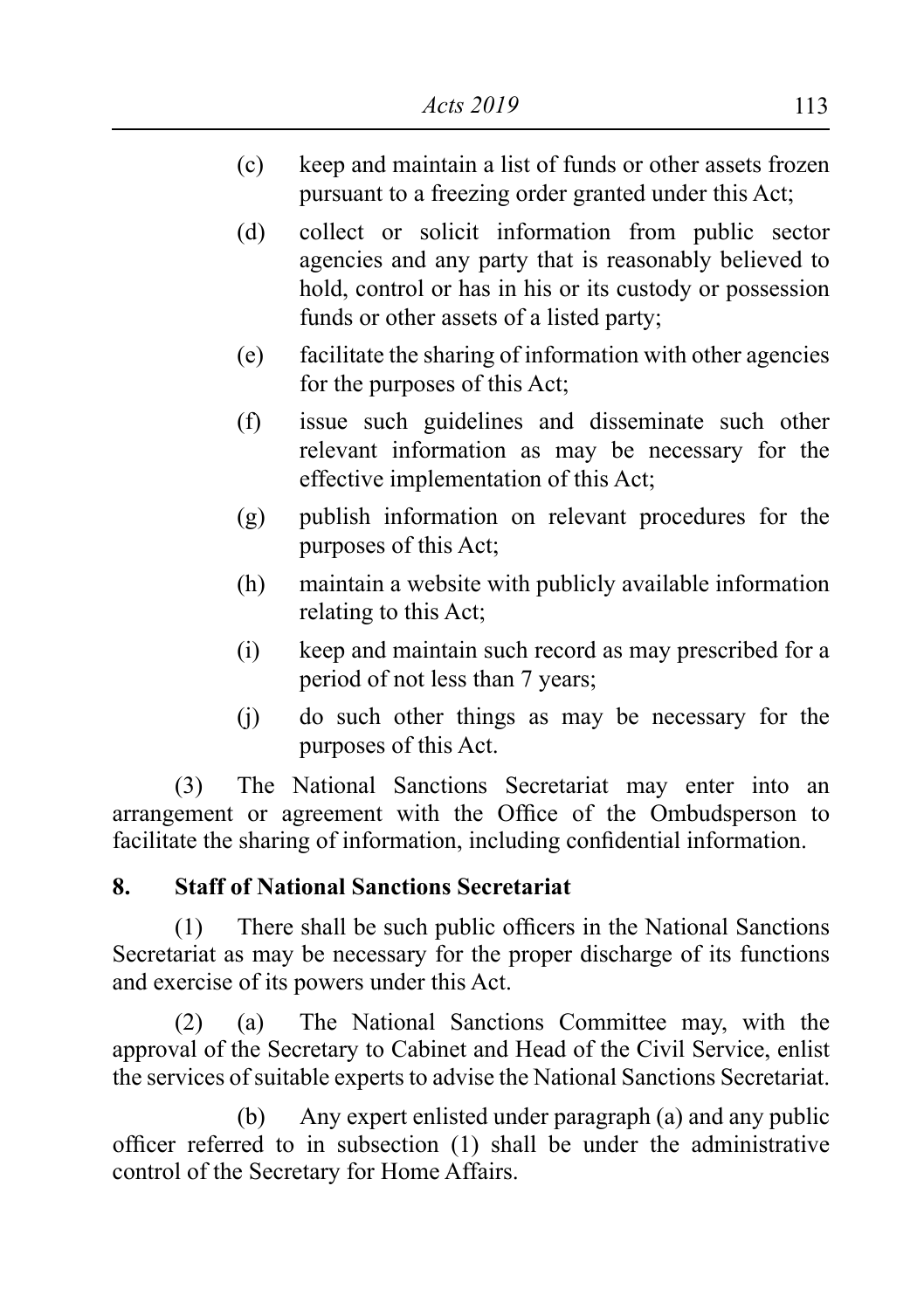#### **PART III – DESIGNATED PARTIES**

#### **9. Declaration as designated party**

- $(1)$  The National Sanctions Committee shall
	- (a) where it is satisfied on reasonable grounds that a party  $-$ 
		- (i) has committed or attempted to commit, or commits or attempts to commit, a terrorist act;
		- (ii) has participated in or facilitated, or participates in or facilitates, the commission of a terrorist act;
		- (iii) has been owned or controlled or is owned or controlled, directly or indirectly, by a designated party or listed party;
		- (iv) has acted or is acting on behalf, or at the direction, of a designated party or listed party;
		- (v) has participated or participates in the financing, planning, facilitating, preparing, or perpetrating of acts or activities by, in conjunction with, under the name of, on behalf of, or in support of, a designated party or listed party;
		- (vi) has supplied, sold, transferred or supplies, sells or transfers arms or any related material to a designated party or listed party;
		- (vii) has recruited or recruits for, or otherwise supports acts or activities of, a designated party or listed party;
		- (viii) has financed or finances the travel of an individual to a State, other than his State of residence or nationality, for the purpose of the perpetration, planning or preparation of, or participation in, terrorist acts or for the purposes of providing or receiving terrorist training;
		- (ix) has travelled or attempted to travel, or travels or intends to travel to a State, other than his State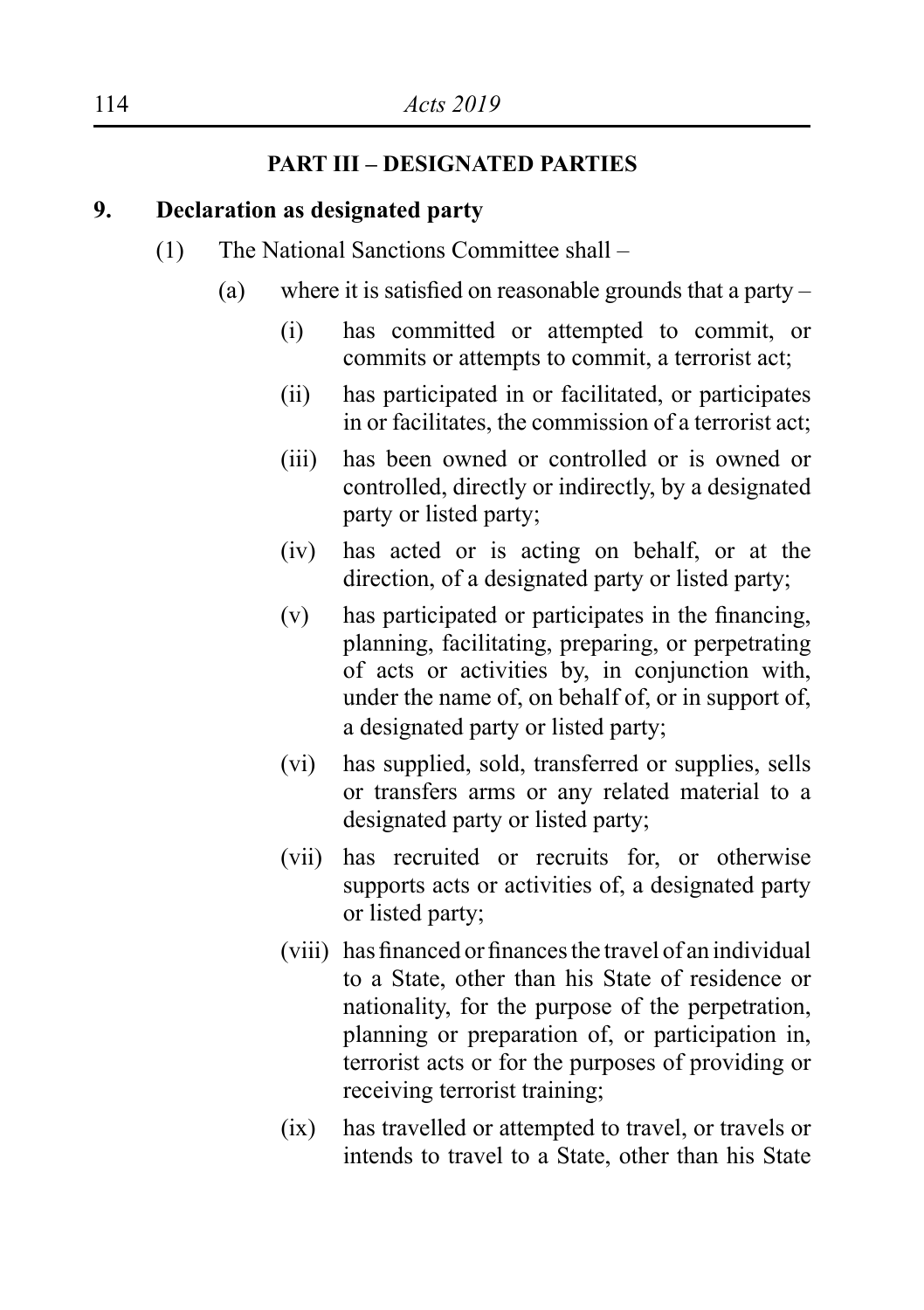of residence or nationality, for the purpose of the perpetration, planning or preparation of, or participation in, terrorist acts or for the purposes of providing or receiving terrorist training;

- (x) has provided or received or provides or receives terrorist training in Mauritius;
- (xi) has been concerned or is concerned in the commission, preparation or instigation of an act of international terrorism;
- (xii) has been a member of, or belonged to, a designated party or listed party;
- (xiii) is a member of, or belongs to, a designated party or listed party;
- (xiv) had or has links with a designated party or listed party, and it reasonably believes that the party is a risk to national security;
- (xv) has committed or attempted to commit or commits or attempts to commit an offence under section 3, 4, 5, 5A, 6, 7, 12, 12A, 12B or 15 of the Prevention of Terrorism Act;
- (b) where a party is considered to be involved in a terrorist act by such State or other organisation as the Minister may approve; or
- (c) where it is satisfied on reasonable grounds that the party is subject to the control or influence of parties outside Mauritius, and the National Sanctions Committee reasonably suspects that it is concerned in the commission, preparation or instigation of an act of international terrorism,

direct the Secretary for Home Affairs to declare that party as a designated party.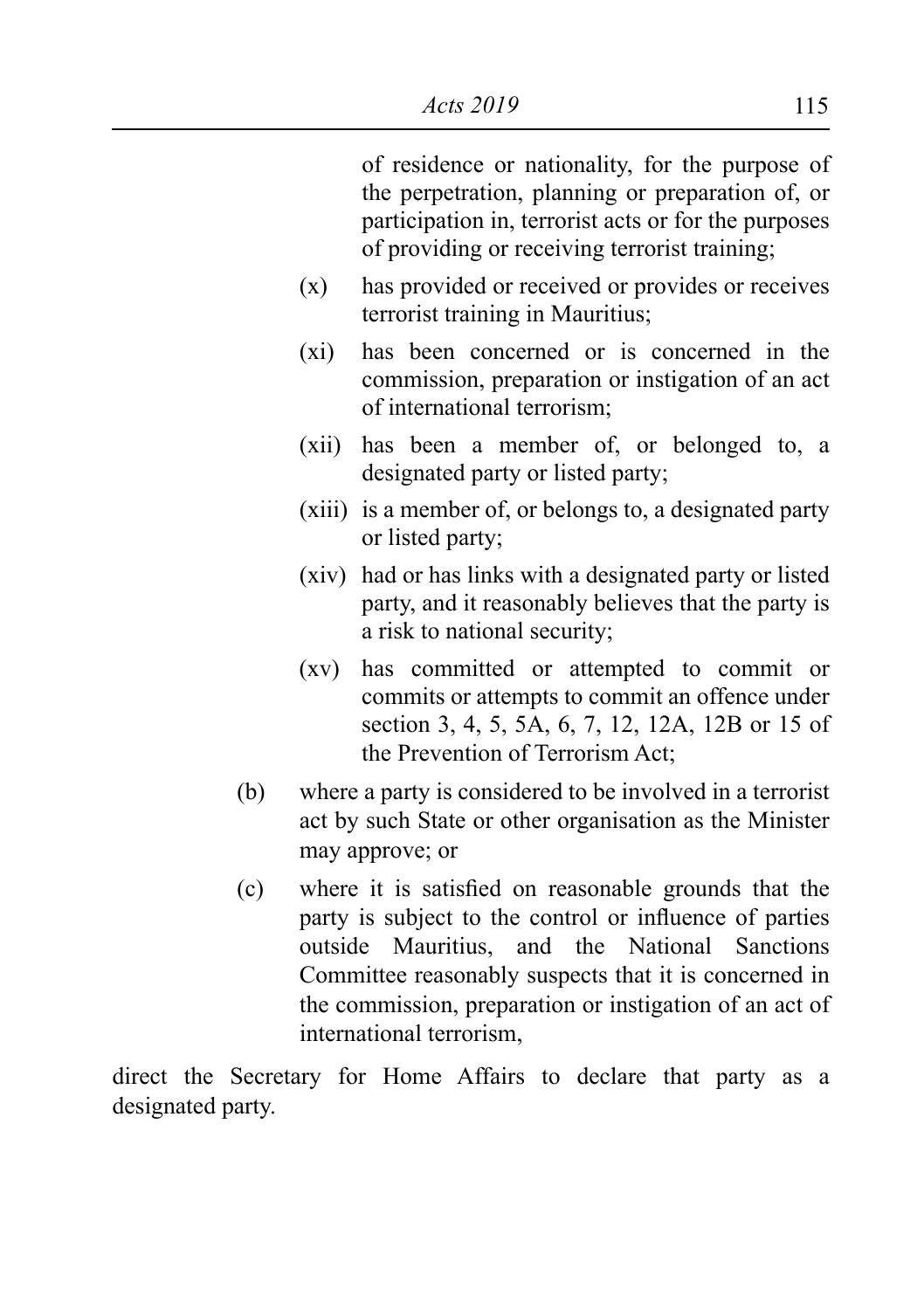(2) The Secretary for Home Affairs shall, on the direction of the National Sanctions Committee under subsection (1), immediately declare that party as a designated party.

(3) The National Sanctions Committee may, for the purpose of subsection (1), consult and seek assistance from any public sector agency as may be necessary to determine whether, on reasonable grounds, there is sufficient evidence to support the designation of a party.

(4) Notwithstanding any other enactment, a member of the National Sanctions Committee or a public sector agency shall furnish to the National Sanctions Committee any information, including confidential material, as may be required to assist the National Sanctions Committee in identifying a party under subsection (1).

(5) Notwithstanding any other enactment, where, at any time, a public sector agency receives or otherwise becomes aware of any information relevant to the designation of a party, the public sector agency shall forthwith transmit that information to the National Sanctions Committee.

(6) A declaration under this section shall not be conditional upon the existence of criminal proceedings and shall operate without prior notice to the proposed designated party.

## **10. Third party request for declaration as designated party**

(1) Any country which, pursuant to UNSCR 1373 or any other international obligation, makes a request to declare a party as a designated party under this Act shall transmit the details of such request to Mauritius through the appropriate diplomatic channels.

(2) The Ministry responsible for the subject of foreign affairs shall, on receipt of a request made under subsection (1), immediately submit the request to the National Sanctions Secretariat for a determination by the National Sanctions Committee as to whether there are reasonable grounds to declare the party as a designated party under this Act.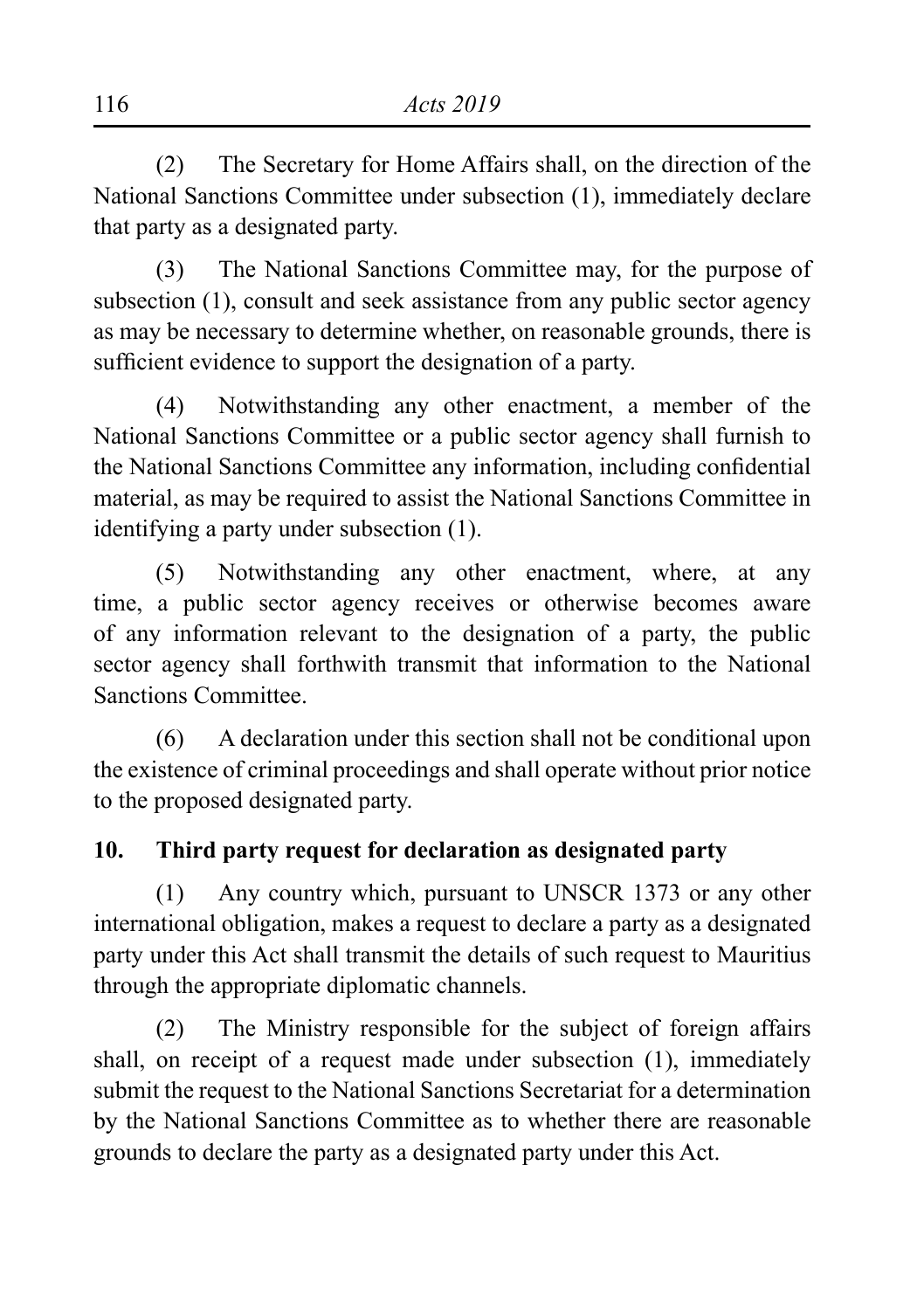(3) A request to declare a party as a designated party shall be made in such form and manner as the National Sanctions Committee may determine and the request shall provide –

- (a) as much relevant information as possible on the party proposed to be declared, including sufficient identifying information to allow for the accurate and positive identification of the party; and
- (b) a statement containing as much detail as possible on the basis for the proposed declaration, including specific information to support a determination that the party meets the relevant declaration criteria under section  $9(1)(a)$ , (b) or (c), together with any other supporting information or documents.

(4) Where the National Sanctions Committee determines that there are reasonable grounds to declare a party as a designated party under this section, it shall direct the Secretary for Home Affairs to immediately declare the party as a designated party.

(5) The Secretary for Home Affairs shall, on the direction of the National Sanctions Committee under subsection (4), immediately declare that party as a designated party.

(6) Where the Secretary for Home Affairs submits a request for designation and freezing of funds or other assets to another country, he shall provide in the request as much identifying information, and specific information supporting the designation, as available.

(7) A declaration under this section shall not be conditional upon the existence of criminal proceedings and shall operate without prior notice to the proposed designated party.

### **11. Dissemination of declaration**

(1) The National Sanctions Secretariat shall, immediately after a declaration is made under section 9 or 10 –

> (a) give public notice, in such manner as the National Sanctions Committee may determine, of such declaration; and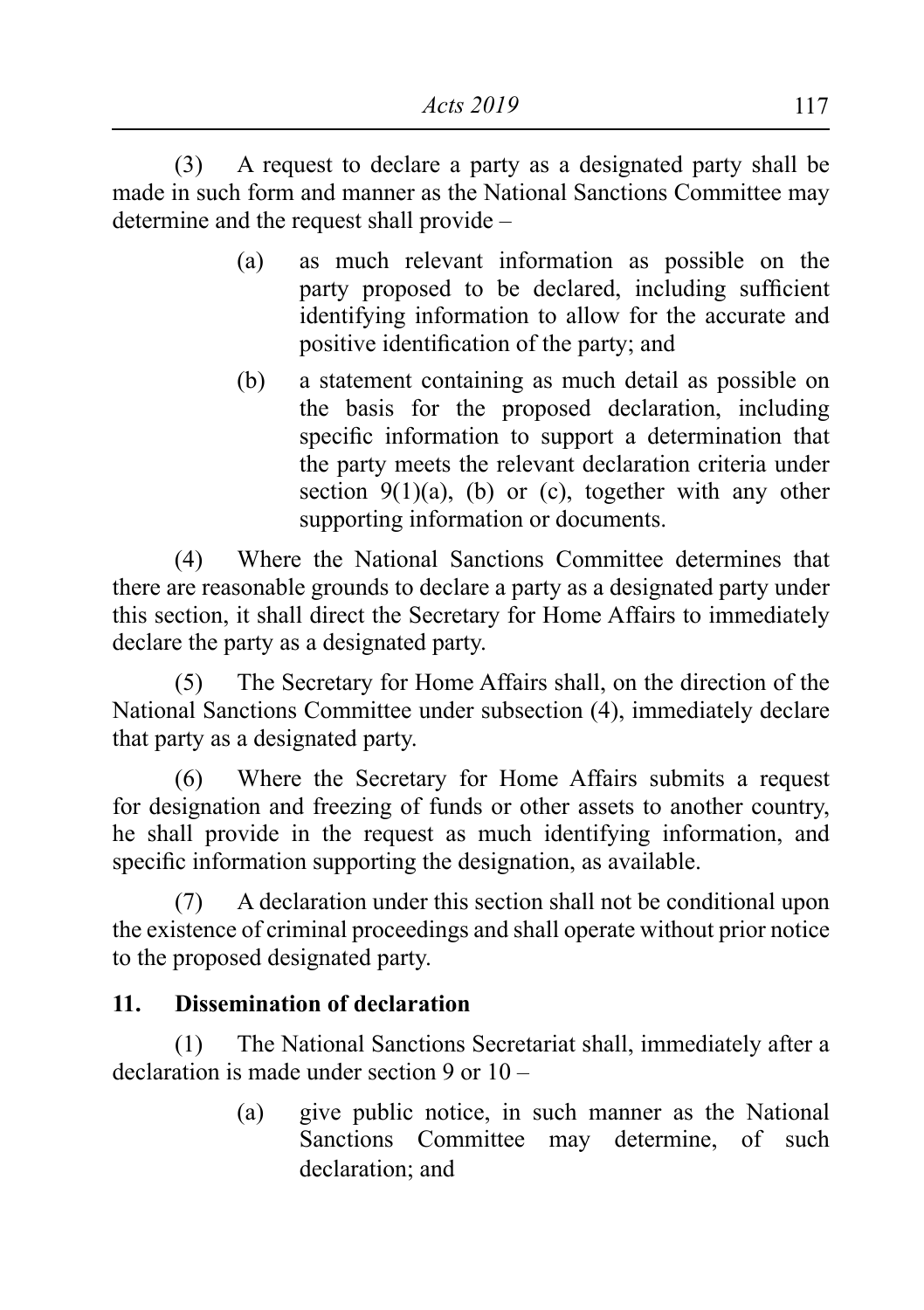(b) direct FIU to immediately disseminate such declaration to the supervisory authorities, the investigatory authorities, the reporting persons, and any other relevant public or private agency.

(2) Where a dissemination is made under subsection (1), sections 23 and 24 shall apply immediately.

## **12. List of designated parties**

The National Sanctions Secretariat shall keep and maintain a list of parties declared as designated parties and shall, as and when a party is declared as a designated party under this Act, cause the name and relevant particulars of that party to be inserted in the list.

## **13. Designated party to be notified**

(1) Where the Secretary for Home Affairs declares a party as a designated party, he shall issue a notice, in such manner as he may determine, to that party informing him or it of the following –

- (a) the grounds for declaration;
- (b) the information relied on in making the declaration, with the exception of information which, in the opinion of the National Sanctions Committee, should not be disclosed on the grounds of national security;
- (c) the duration of the declaration;
- (d) details of the freezing order and any prohibition imposed under this Act;
- (e) the right to make an application for judicial review in accordance with this Act; and
- (f) any other information that he may determine.

(2) Where a designated party is a citizen of Mauritius or resident of Mauritius, or is registered or incorporated in Mauritius, the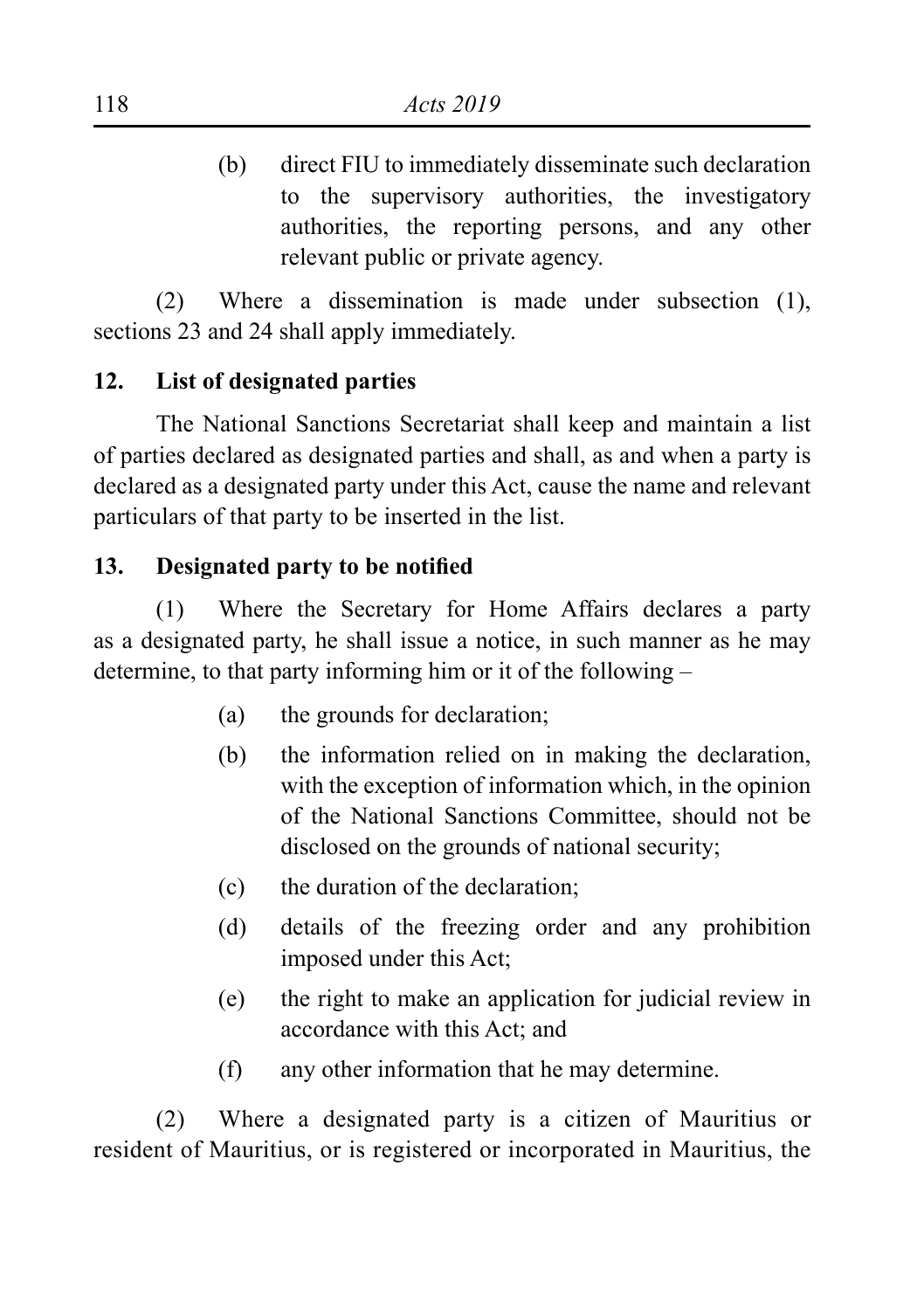National Sanctions Committee Secretariat shall cause the notice issued under subsection  $(1)$  –

- (a) to be served at the designated party's last known residence address or business address in Mauritius, as the case may be; and
- (b) to be published in the Gazette and in 2 newspapers having wide circulation.

## **14. Review of declaration by National Sanctions Committee**

 (1) The National Sanctions Committee shall, regularly, but not later than 12 months after a declaration made under section 9 or 10, review whether such declaration continues to meet the criteria for declaration under this Act.

(2) Where the National Sanctions Committee determines that a declaration no longer meets the criteria for declaration under this Act, the Secretary for Home Affairs shall, on the direction of the National Sanctions Committee, cause the name and other particulars of the designated party to be removed from the list of designated parties.

 (3) The National Sanctions Secretariat shall, immediately after the name and other particulars of the designated party has been removed from the list of designated parties –

- (a) give public notice, in 2 newspapers having wide circulation and in such other manner as the National Sanctions Committee may determine, of such changes to the list of designated parties;
- (b) direct FIU to immediately disseminate such changes on the list of designated parties to the supervisory authorities, the investigatory authorities, the reporting persons and any other relevant public or private agency; and
- (c) cause notice to be served at that party's last known residence address or business address in Mauritius, as the case may be.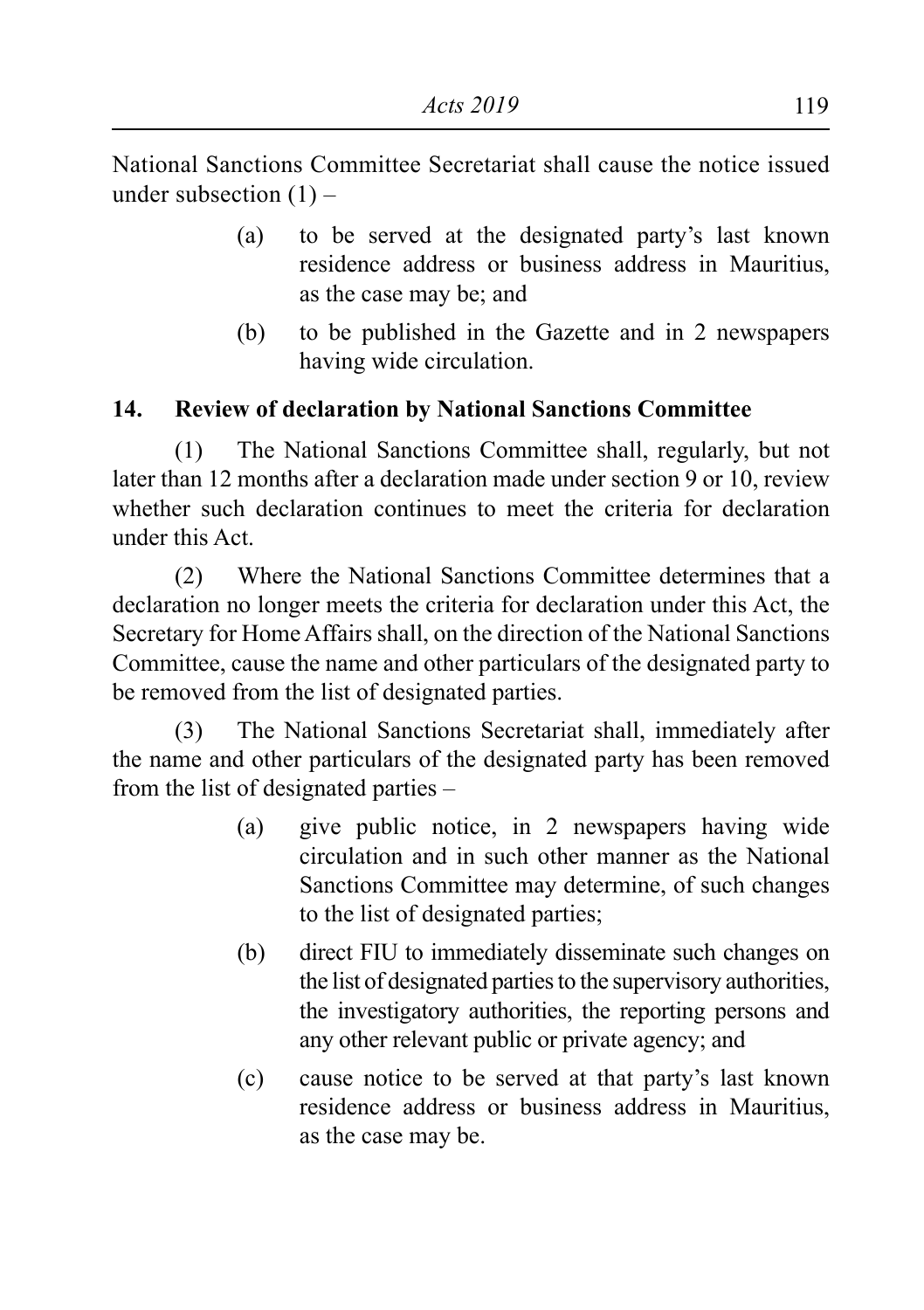## **15. Judicial review of declaration by Supreme Court**

 (1) A designated party may make an application to the Supreme Court for a judicial review of the declaration.

(2) For the purpose of this section, the Supreme Court shall examine, in camera, any security or intelligence reports or other information or evidence considered by the National Sanctions Committee and these reports, information or evidence shall not, for security reasons, be disclosed to any other person, including the designated party or its legal representatives.

## **PART IV – LISTED PARTIES**

#### **16. Listing proposals**

(1) The National Sanctions Committee shall be responsible for identifying a party which meets the listing criteria to be listed as a listed party on a United Nations Sanctions List.

(2)  $(a)$  The National Sanctions Committee may, for the purpose of subsection (1), consult and seek assistance from any public sector agency, or other States or United Nations entities, as may be necessary to determine whether, on reasonable grounds, there is sufficient evidence to support the listing of a party on a United Nations Sanctions List.

 (b) Notwithstanding any other enactment, a member of the National Sanctions Committee or a public sector agency shall furnish to the National Sanctions Committee any information, including confidential material, as may be required to assist the National Sanctions Committee in identifying a party under subsection (1).

 (c) Notwithstanding any other enactment, where, at any time, a public sector agency receives or otherwise becomes aware of any information relevant to the listing of a party as a listed party on a United Nations Sanctions List, the public sector agency shall forthwith transmit that information to the National Sanctions Committee.

(3) Where there are reasonable grounds to believe that a party meets the relevant listing criteria, the National Sanctions Committee shall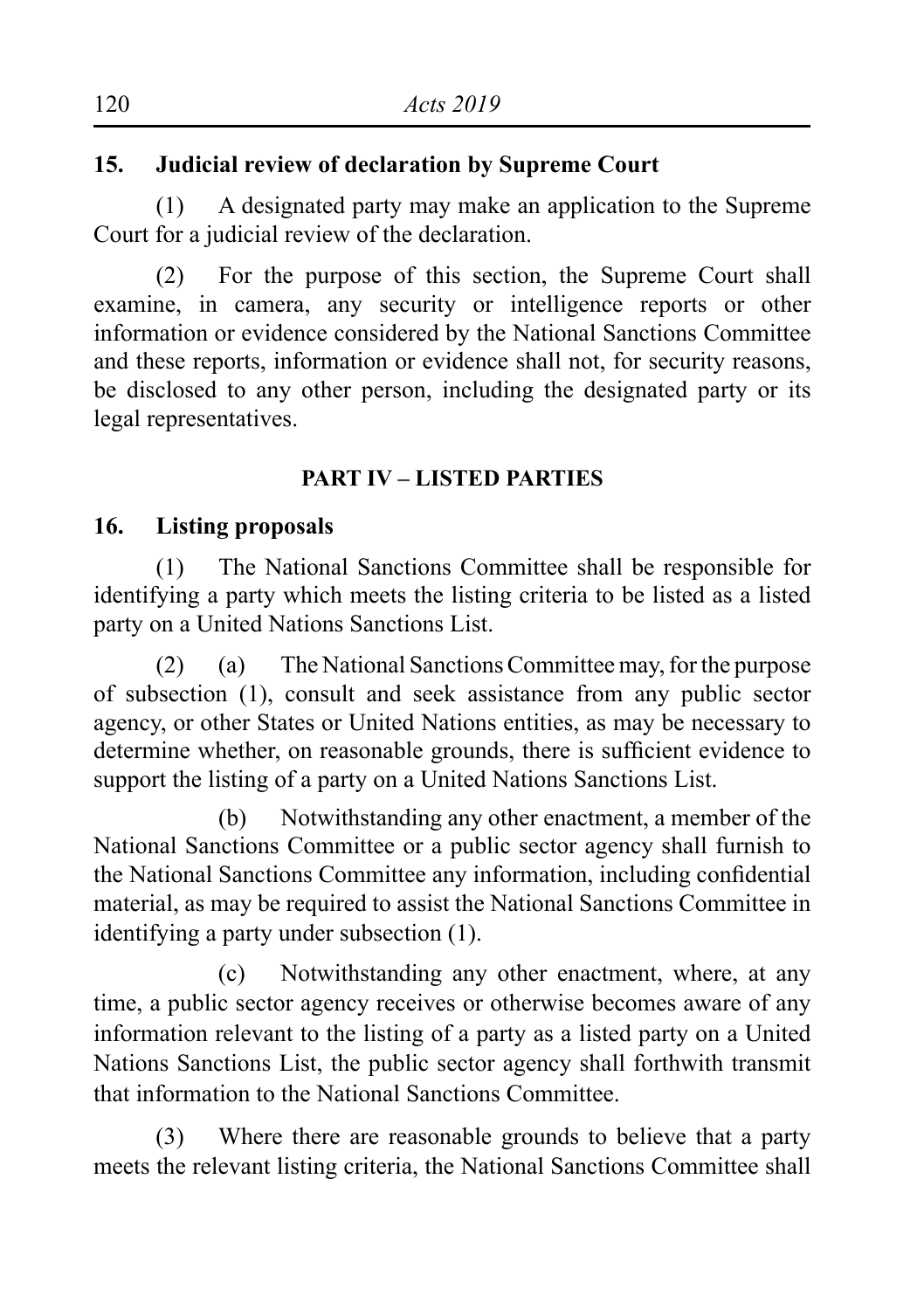direct the Secretary for Home Affairs to propose to the relevant United Nations Sanctions Committee, through the diplomatic channel, the name of a party which meets the listing criteria.

(4) A proposal for listing under this section shall not be conditional upon the existence of criminal proceedings and shall operate without prior notice to the proposed listed party.

 (5) The Secretary for Home Affairs shall, in proposing the name of a party under subsection (3) to the relevant United Nations Sanctions Committee –

- (a) follow the procedures, including using standard forms for listing, contained in or as may be adopted pursuant to any relevant United Nations Security Council Resolution;
- (b) to the extent possible, provide as much relevant information on the proposed party, including –
	- (i) sufficient identifying information to allow for the accurate and positive identification of the party, and to the extent possible, the information required by the International Criminal Police Organisation (Interpol);
	- (ii) a statement of case which contains as much detail as possible on the basis of the listing, including specific information supporting a determination that the party meets the relevant listing criteria, the nature of the information, supporting information or documents that can be provided, and details of any connection between the proposed party and any currently listed party; and
	- (iii) such other relevant information as may be required under any United Nations Security Council Resolution; and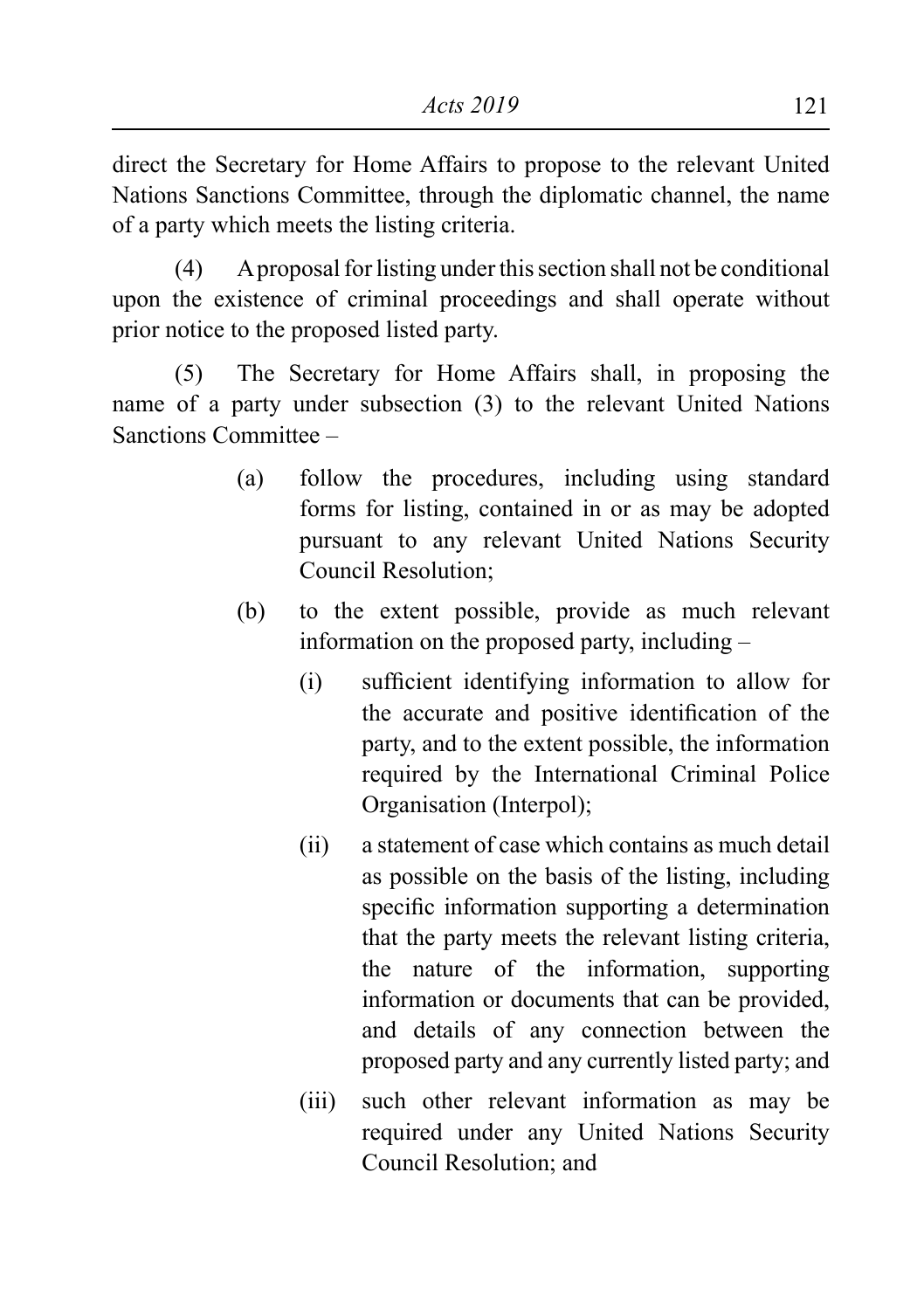(c) specify, where applicable, whether the relevant United Nations Sanctions Committee may not make known the status of Mauritius as a designated State.

 $(6)$  Any information given under this section shall be given subject to conditions restricting the use and disclosure of the information imparted to the relevant United Nations Sanctions Committee, provided that the statement of case referred to in subsection  $(5)(b)(ii)$  shall, upon request, be disclosed by the relevant United Nations Sanctions Committee, except for the parts the National Sanctions Committee identifies as being confidential.

## **17. Notification of listing**

(1) Where a listed party is a citizen of Mauritius or resident in Mauritius, or is incorporated or registered in Mauritius, the National Sanctions Secretariat shall, in such manner as it may determine, notify the listed party of such listing pursuant to the relevant UNSCR.

- (2) A notification under subsection  $(1)$  shall include
	- (a) the narrative summary of reasons for listing:
	- (b) a description of the effects of listing, as provided in the relevant United Nations Security Council Resolutions;
	- (c) the relevant United Nations Sanctions Committee's procedures for considering delisting requests, including, in the case of the ISIL (Da'esh) and Al-Qaida sanctions regime, the possibility of submitting such a request to the Ombudsperson; and
	- (d) the provisions regarding available exemptions, including where relevant, the possibility of submitting such requests through the Focal Point.

### **18. Dissemination of United Nations Sanctions List**

- (1) The National Sanctions Secretariat shall
	- (a) immediately give public notice, in such manner as the National Sanctions Committee may determine, of the United Nations Sanctions Lists and any changes thereto, including any delisting therefrom; and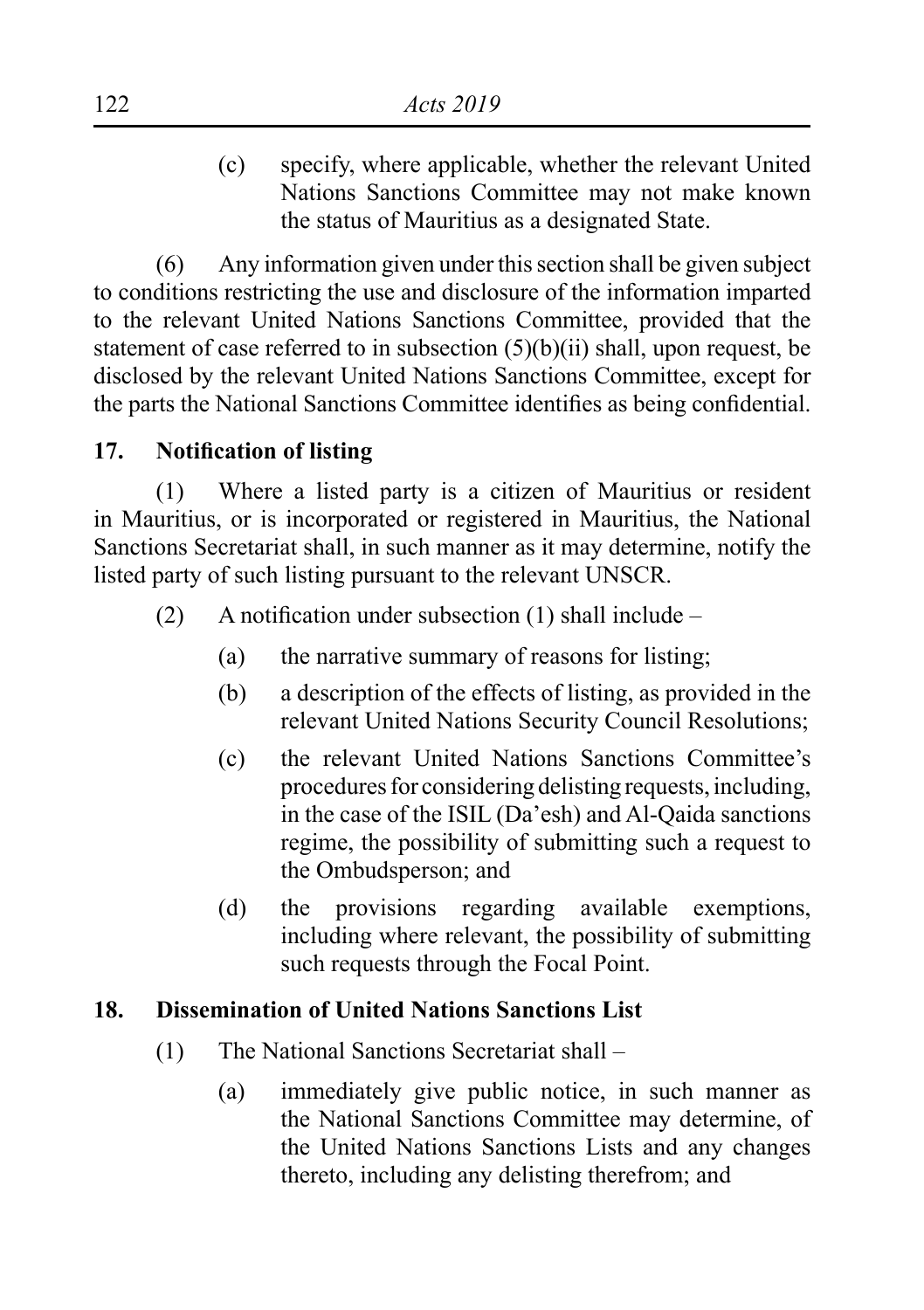(b) direct FIU to immediately disseminate the United Nations Sanctions Lists and any changes thereto, including any delisting therefrom referred to in paragraph (a), to the supervisory authorities, the investigatory authorities, the reporting persons and any other relevant public or private agency.

(2) Where a dissemination is made under subsection  $(1)$ sections 23 and 24 shall apply immediately.

(3) For the purpose of subsection (1), the National Sanctions Secretariat shall, on a daily basis, monitor the United Nations Sanctions Lists.

### **19. Request to National Sanctions Secretariat for delisting**

 (1) Notwithstanding this Act, a listed party who is a citizen of Mauritius or a resident of Mauritius, or is incorporated or registered in Mauritius, may submit a request to the National Sanctions Secretariat to take such measures in accordance with the relevant United Nations Security Council Resolution for the removal of his name as a listed party from the relevant United Nations Sanctions List.

(2) Where the National Sanctions Committee is of the view that a listed party does not meet or no longer meets the criteria for designation as a listed party or where it has received a request under subsection (1), it shall submit a request for delisting to the relevant United Nations Sanctions Committee.

(3) Before submitting a request for delisting to the relevant United Nations Sanctions Committee, the National Sanctions Secretariat may, where it considers it appropriate, consult with other relevant States or United Nations entities.

(4) When submitting a request for delisting to the relevant United Nations Sanctions Committee, the National Sanctions Secretariat shall follow such procedures, including using any standard form for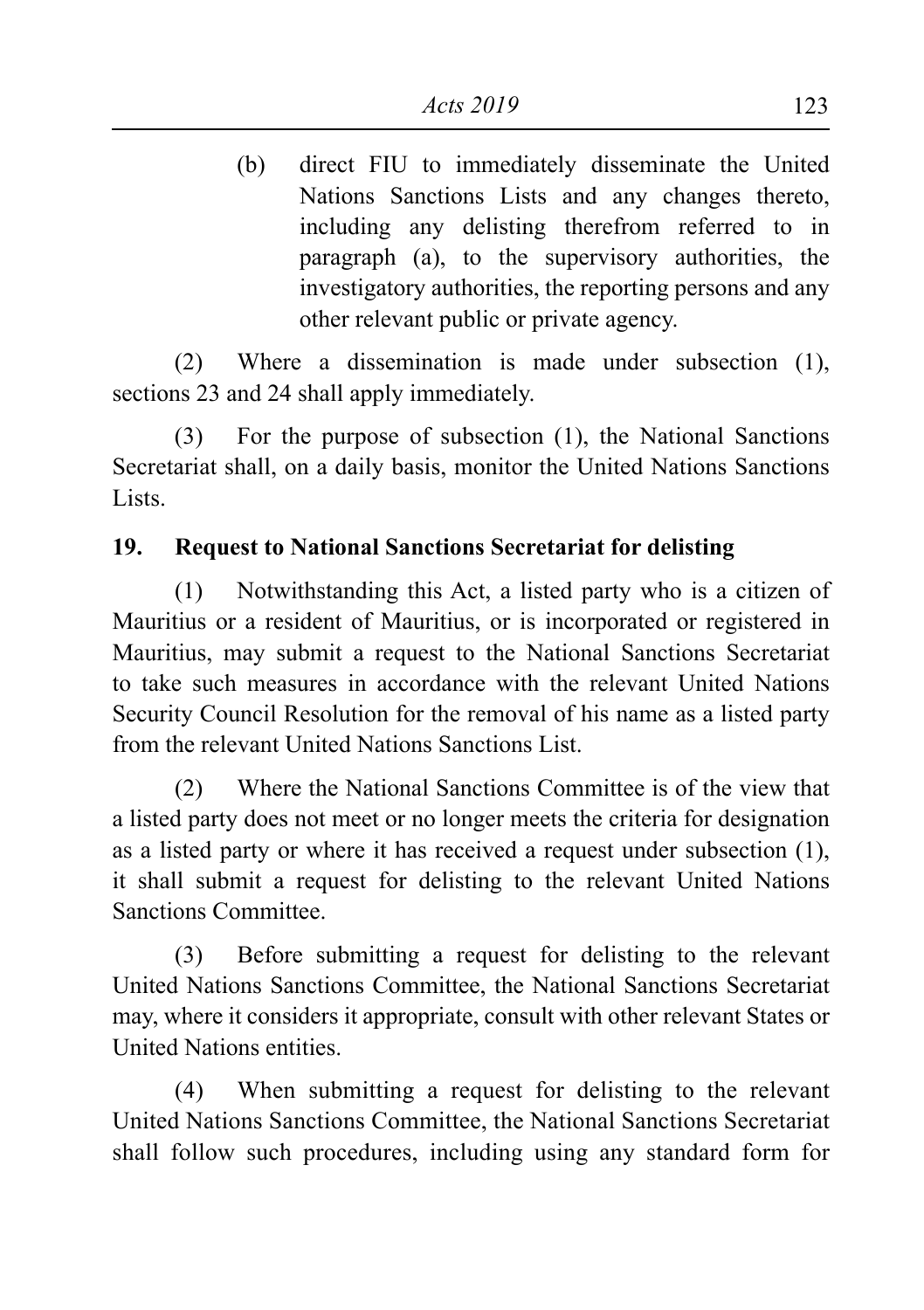delisting as may be adopted by the relevant United Nations Sanctions Committee, and the request shall contain the reasons for submitting the delisting request.

## **20. Request to Office of Ombudsperson or Focal Point for delisting**

Notwithstanding section 19, a listed party may submit a petition for delisting directly to the Office of the Ombudsperson or the Focal Point, as the case may be.

## **21. Delisting requests for dead individuals and defunct entities**

(1) Where a listed party is a citizen of Mauritius or resident of Mauritius, or is incorporated or registered in Mauritius, and is confirmed to be dead or defunct, as the case may be, the Secretary for Home Affairs shall, through the Mauritius Mission to the United Nations, submit a request for the delisting of that party.

(2) When submitting a request for delisting to the relevant United Nations Sanctions Committee, the National Sanctions Secretariat shall follow such procedures, including using any standard form for delisting as may be adopted by the relevant United Nations Sanctions Committee, and the request shall contain the reasons for submitting the delisting request.

## **22. Notice of delisting**

(1) Where a delisted party is a citizen of Mauritius or resident of Mauritius, or is incorporated or registered in Mauritius, the National Sanctions Secretariat shall immediately notify, in 2 newspapers having wide circulation and in such other manner as it may determine, the listed party that his name has been removed from the relevant United Nations Sanctions List.

(2) Where the name of a listed party is removed from the relevant United Nations Sanctions List, any freezing order or prohibition under this Act shall immediately cease to apply.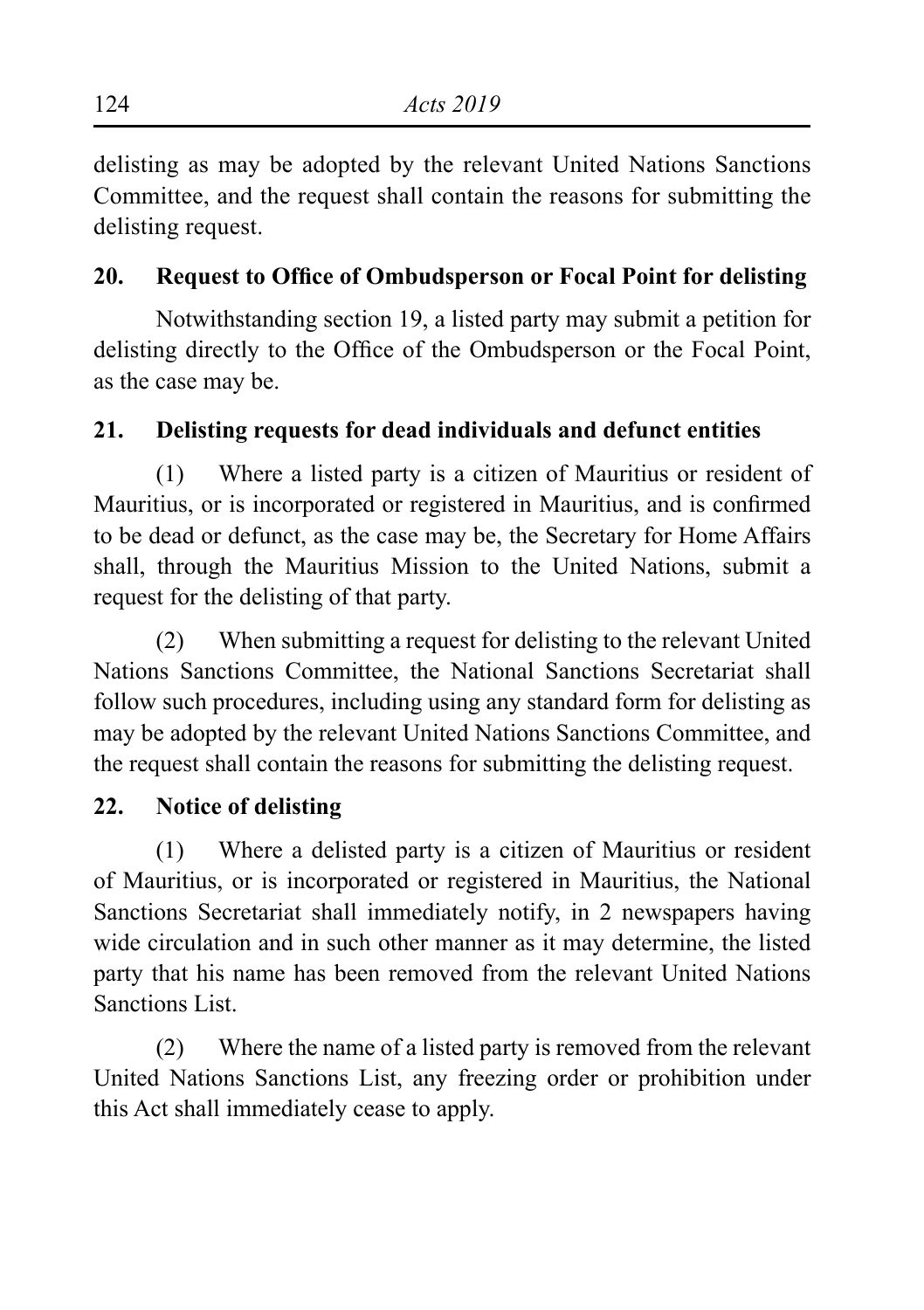#### **PART V – SANCTIONS AGAINST DESIGNATED PARTIES AND LISTED PARTIES**

### **Sub-Part A – Prohibition to Deal with Funds or Other Assets or Make Funds or Other Assets Available**

## **23. Prohibition to deal with funds or other assets of designated party or listed party**

 (1) Subject to this Act, no person shall deal with the funds or other assets of a designated party or listed party, including –

- (a) all funds or other assets that are owned or controlled by the designated party or listed party, and not just those that can be tied to –
	- (i) a particular terrorist act, plot or threat;
	- (ii) a particular act, plot or threat of proliferation;
- (b) those funds or other assets that are wholly or jointly owned or controlled, directly or indirectly, by the designated party or listed party;
- (c) funds or other assets derived or generated from funds or other assets owned or controlled, directly or indirectly, by the designated party of listed party, and
- (d) funds or other assets of a party acting on behalf of, or at the direction of, the designated party or listed party.

(2) Where a prohibition is in force, nothing shall prevent any interest which may accrue, or other earnings due, on the accounts held by a listed party, or payments due under contracts, agreements or obligations that arose prior to the date on which those accounts became subject to the prohibition, provided that any such interest, earnings and payments continue to be subject to the prohibition.

(3) Where a party is listed pursuant to UNSCR 1737 and the listing continues pursuant to UNSCR 2231, or is listed pursuant to UNSCR 2231, the National Sanctions Committee may authorise the listed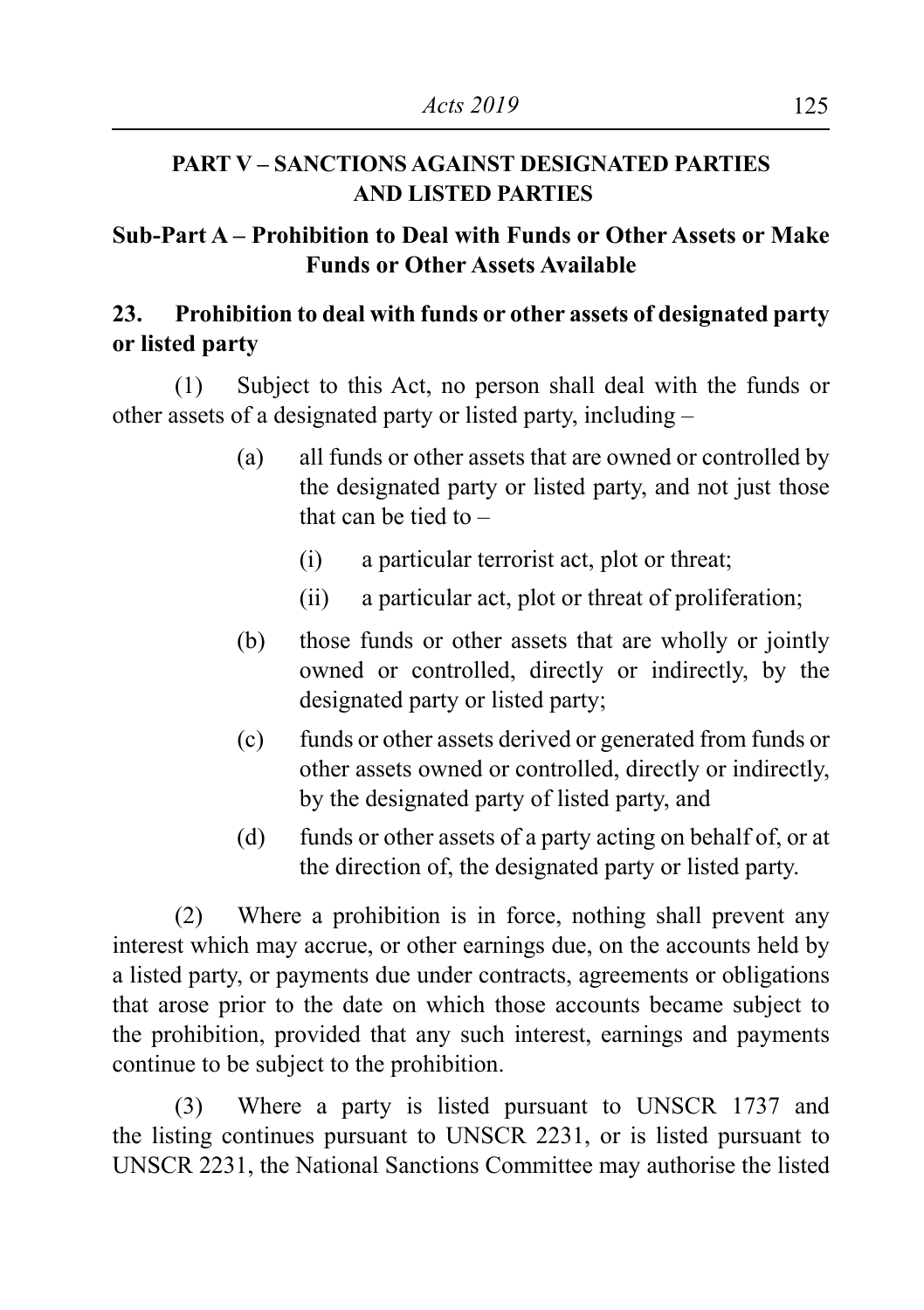party to make any payment due under a contract, an agreement or an obligation, provided that the National Sanctions Committee –

- (a) is satisfied that the contract, agreement or obligation was entered prior to the listing of such party;
- (b) is satisfied that the contract, agreement or obligation is not related to any of the prohibited items, materials, equipment, goods, technologies, assistance, training, financial assistance, investment, brokering or services referred to in UNSCR 2231 and any future successor resolutions;
- (c) is satisfied that the payment is not directly or indirectly received from, or made to, a person or entity subject to the measures in paragraph 6 of Annex B to UNSCR 2231; and
- (d) has, 10 working days prior to such authorisation, notified the United Nations Sanctions Committee of its intention to authorise such payment.

 (4) Any person who holds, controls or has in his custody or possession any funds or other assets of a designated party or listed party shall immediately notify the National Sanctions Secretariat of –

- (a) details of the funds or other assets against which action was taken in accordance with subsection  $(1)$ :
- (b) the name and address of the designated party or listed party;
- (c) details of any attempted transaction involving the funds or other assets, including –
	- (i) the name and address of the sender;
	- (ii) the name and address of the intended recipient;
	- (iii) the purpose of the attempted transaction;
	- (iv) the origin of the funds or other assets; and
	- (v) where the funds or other assets were intended to be sent.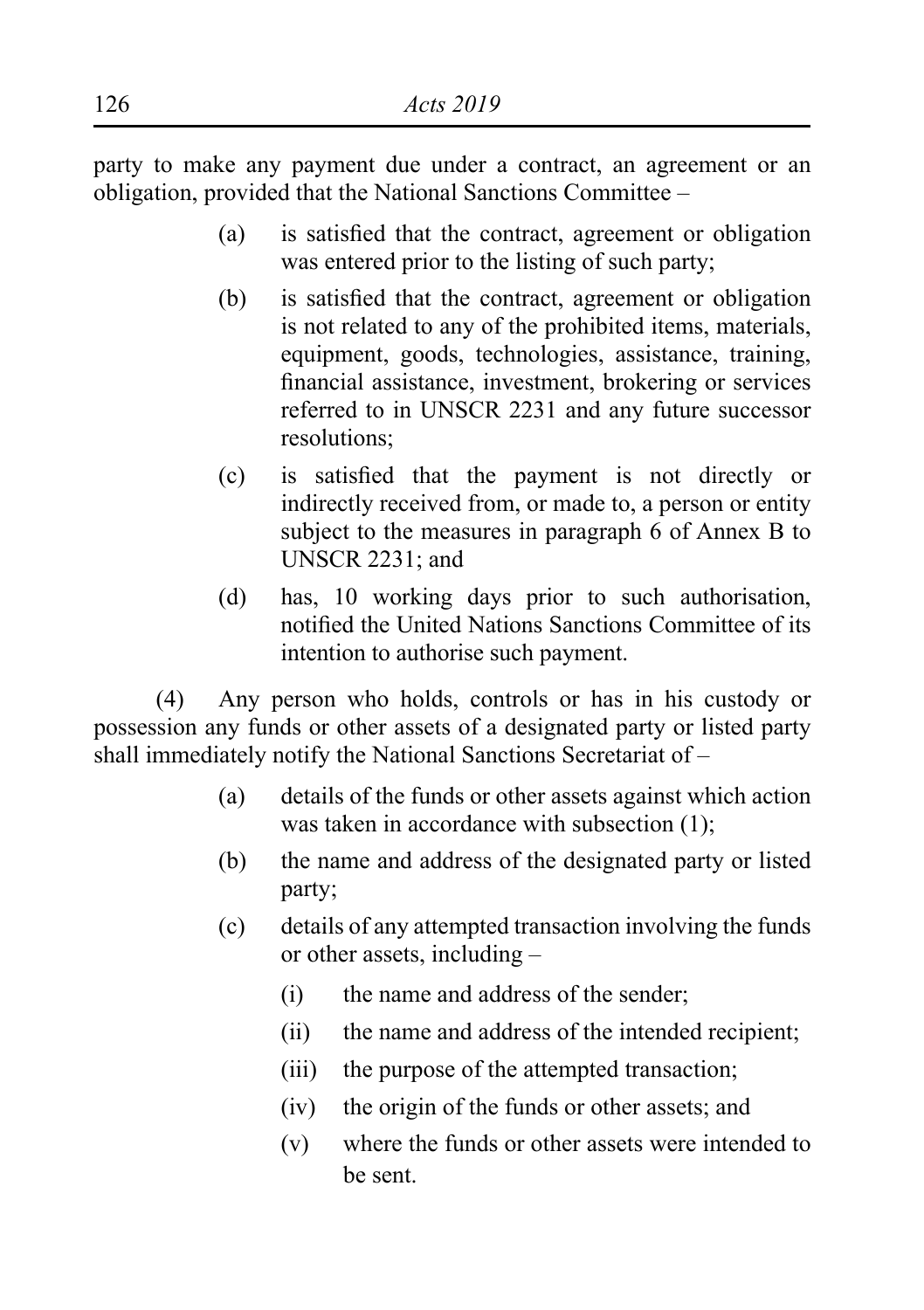(5) Any person who fails to comply with subsection (1) or (2) shall commit an offence and shall, on conviction, be liable to a fine not exceeding 5 million rupees or twice the amount of the value of the funds or other assets, whichever is greater, and to imprisonment for a term of not less than 3 years.

## **24. Prohibition on making funds or other assets available to designated party or listed party available**

 (1) Subject to this Act, no person shall make any funds or other assets or financial or other related services available, directly or indirectly, or wholly or jointly, to or for the benefit of  $-$ 

- (a) a designated party or listed party;
- (b) a party acting on behalf, or at the direction, of a designated party or listed party; or
- (c) an entity owned or controlled, directly or indirectly, by a designated party or listed party.

(2) Any person who contravenes subsection (1) shall commit an offence and shall, on conviction, be liable to a fine not exceeding 5 million rupees or twice the amount of the value of the funds or other assets, whichever is the greater, and imprisonment for a term not less than 3 years.

## **Sub-Part B – Reporting Persons to Identify Funds or Other Assets of Designated Party or Listed Party**

## **25. Reporting obligations**

(1) Where a party is declared as a designated party or listed as a listed party, every reporting person shall, immediately, verify whether the details of the designated party or listed party match with the particulars of any customer, and if so, to identify whether the customer owns any funds or other assets in Mauritius, including the funds or other assets referred to in section 23(1).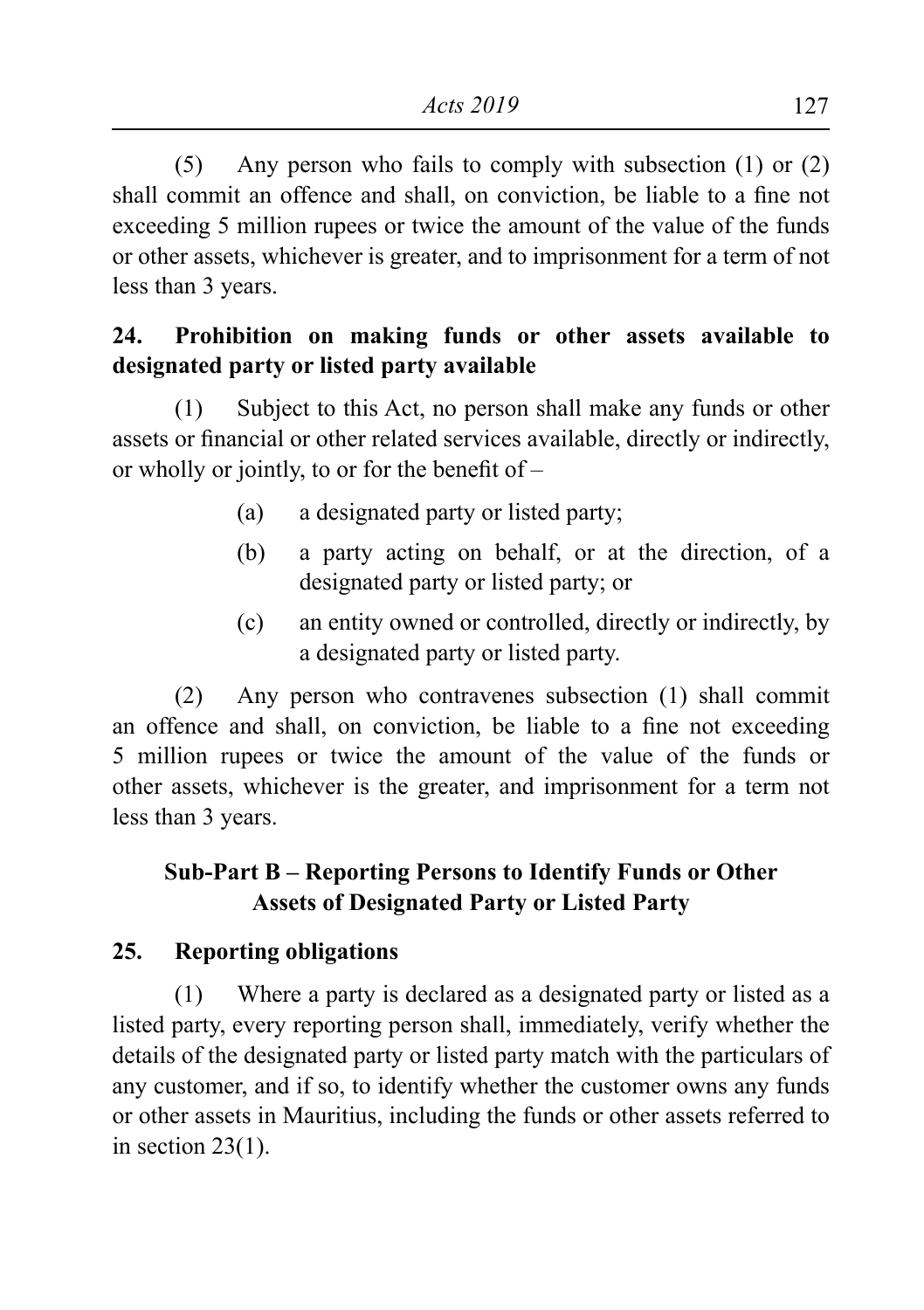(2) (a) Where funds or other assets or no funds or other assets are identified by the reporting person, the reporting person shall make a report to the National Sanctions Secretariat.

 (b) Where a report is made under paragraph (a), the reporting person shall, in addition, report same to its relevant supervisory authority.

(3) Any person who fails to comply with subsection (2)(a) or (b) shall commit an offence and shall, on conviction, be liable to a fine not exceeding 5 million rupees and to a term of imprisonment not exceeding 10 years.

#### **Sub-Part C – Freezing Order of Funds or Other Assets of Designated Party**

#### **26. Application for freezing order**

(1) (a) Where the Secretary for Home Affairs declares a party as a designated party, he shall, within a reasonable time of that declaration, make an ex parte application to the Designated Judge for a freezing order of the funds or other assets of the designated party.

(b) Where the Designated Judge is satisfied, on a balance of probabilities, that the designated party qualifies to be declared as such under this Act, he shall grant a freezing order which shall remain in force as long as the party is a designated party.

(2) Where a freezing order is in force, nothing shall prevent any interest which may accrue, or other earnings due, on the frozen accounts of the designated party, or payments due under contracts, agreements or obligations that arose prior to the date on which those accounts became subject to the freezing order, provided that any such interest, earnings and payments continue to be subject to the freezing order.

 (3) For the purpose of this section, the Designated Judge shall, where required, examine, in camera, and in the absence of the designated party, any security or intelligence reports or other information or evidence considered by the National Sanctions Committee and these reports, information or evidence shall not, for security reasons, be disclosed to any other person, including the designated party or its legal representatives.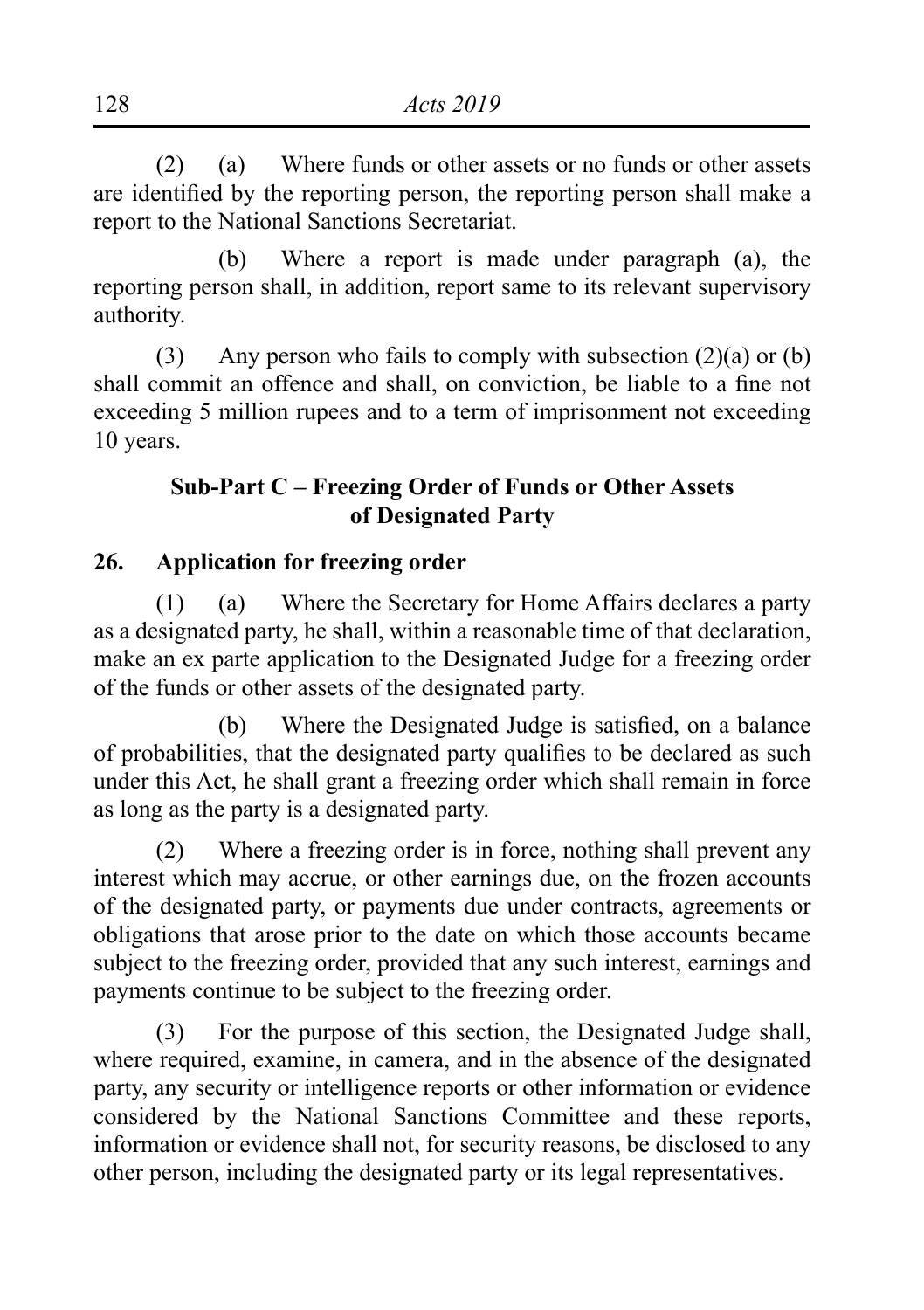(4) The Secretary for Home Affairs shall give public notice, in 2 newspapers having wide circulation and in such other manner as he may determine, and notify any reporting person or any party that holds, controls or has in his or its custody or possession the funds or other assets of the designated party of any freezing order granted under this section.

## **27. Application for variation of freezing order**

(1) A designated party may apply to the Designated Judge for a variation of the freezing order in order to use the funds or other assets, or any part thereof, necessary for ordinary expenses or extraordinary expenses and he shall cause a copy of the application to be served on the Secretary for Home Affairs.

 (2) The Designated Judge may grant, partly grant or refuse the application made under subsection (1).

## **Sub-Part D – Rights of Bona Fide Third Parties**

## **28. Rights of bona fide third parties regarding freezing order**

(1) Any freezing order granted under this Act shall apply without prejudice to the rights of bona fide third parties.

(2) Any person who has an interest in any funds or other assets which is subject to a freezing order granted under this Act may apply to the Designated Judge to exclude his interest from the freezing order.

(3) The Designated Judge shall grant an application made under subsection  $(2)$  where he is satisfied that  $-$ 

- (a) the applicant has a legitimate legal interest in the funds or other assets;
- (b) no participation, collusion or involvement with respect to the terrorist act or financing of terrorism offence which is the subject of the proceedings can be imputed to the applicant;
- (c) the applicant lacked knowledge and was not intentionally ignorant of the illegal use of the funds or other assets or if he had knowledge, did not freely consent to its illegal use;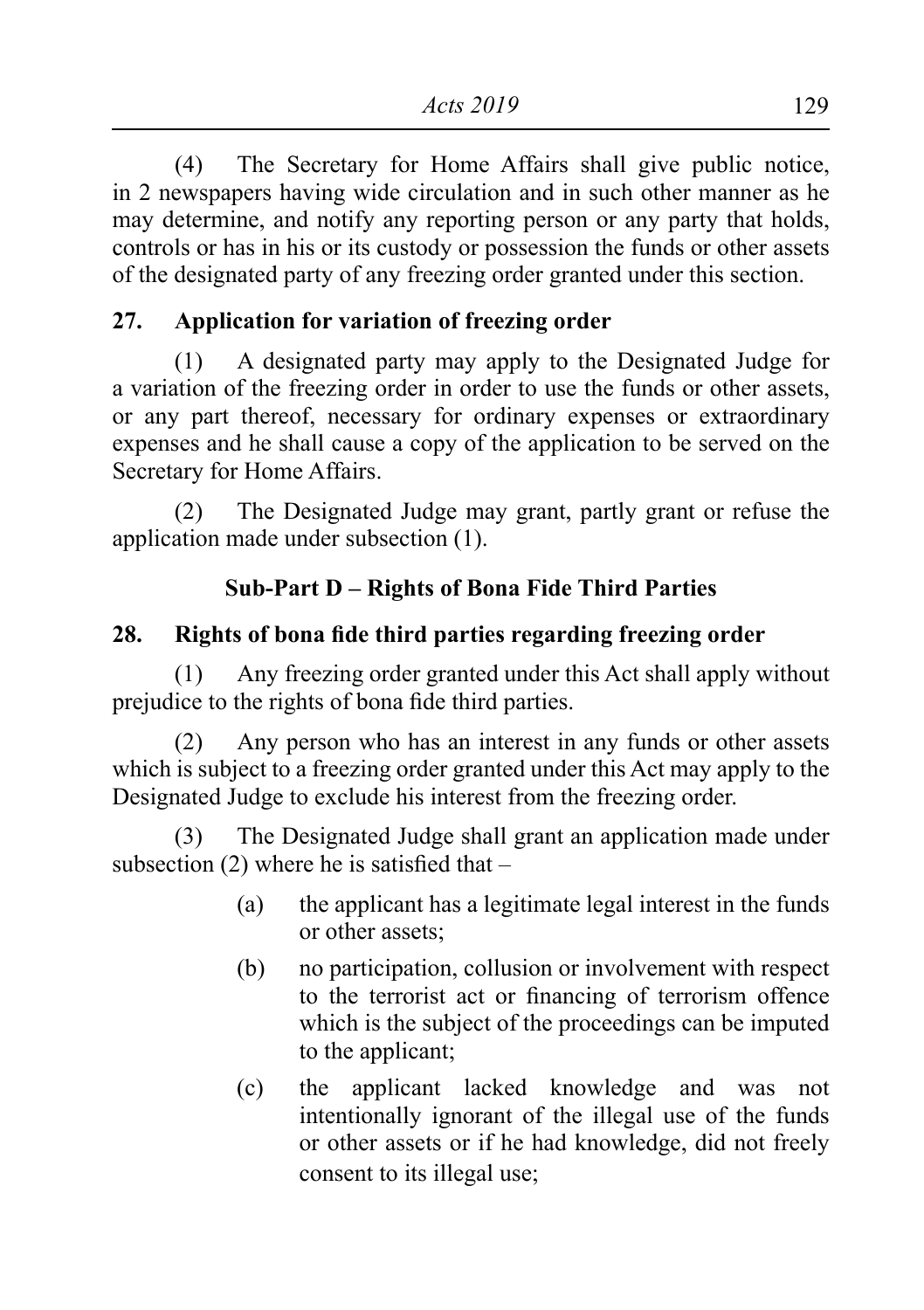- (d) the applicant did not acquire any right in the funds or other assets from a designated party or listed party that gives rise to a reasonable inference that the right was transferred for the purpose of avoiding the eventual subsequent freezing of the funds or other assets; and
- (e) the applicant did all that could reasonably be expected to prevent the illegal use of the funds or other assets.

 (4) The Secretary for Home Affairs shall, on receipt of an order from the Designated Judge varying a freezing order, take steps to publicise the order immediately.

(5) Any person who holds, controls or has in his custody or possession funds or other assets of a bona fide third party, shall immediately comply with the application granted under subsection (3).

(6) Any person who fails to comply with subsection (5) shall commit an offence and shall, on conviction, be liable to a fine not exceeding one million rupees and to imprisonment for a term not exceeding 5 years.

 (7) For the purpose of this section, the Designated Judge shall, where required, examine, in camera, and in the absence of the designated party, any security or intelligence reports or other information or evidence considered by the National Sanctions Committee and these reports, information or evidence shall not, for security reasons, be disclosed to any other person, including the designated party or their legal representatives.

(8) Where the Designated Judge determines that the applicant is not a bona fide third party, the applicant shall bear the cost of the application.

### **29. Rights of bona fide third parties regarding prohibition**

 (1) Any prohibition under this Act shall apply without prejudice to the rights of bona fide third parties.

(2) Any person who has an interest in any funds or other assets which is subject to a prohibition under this Act may apply to the National Sanctions Committee to exclude his interest from the prohibition.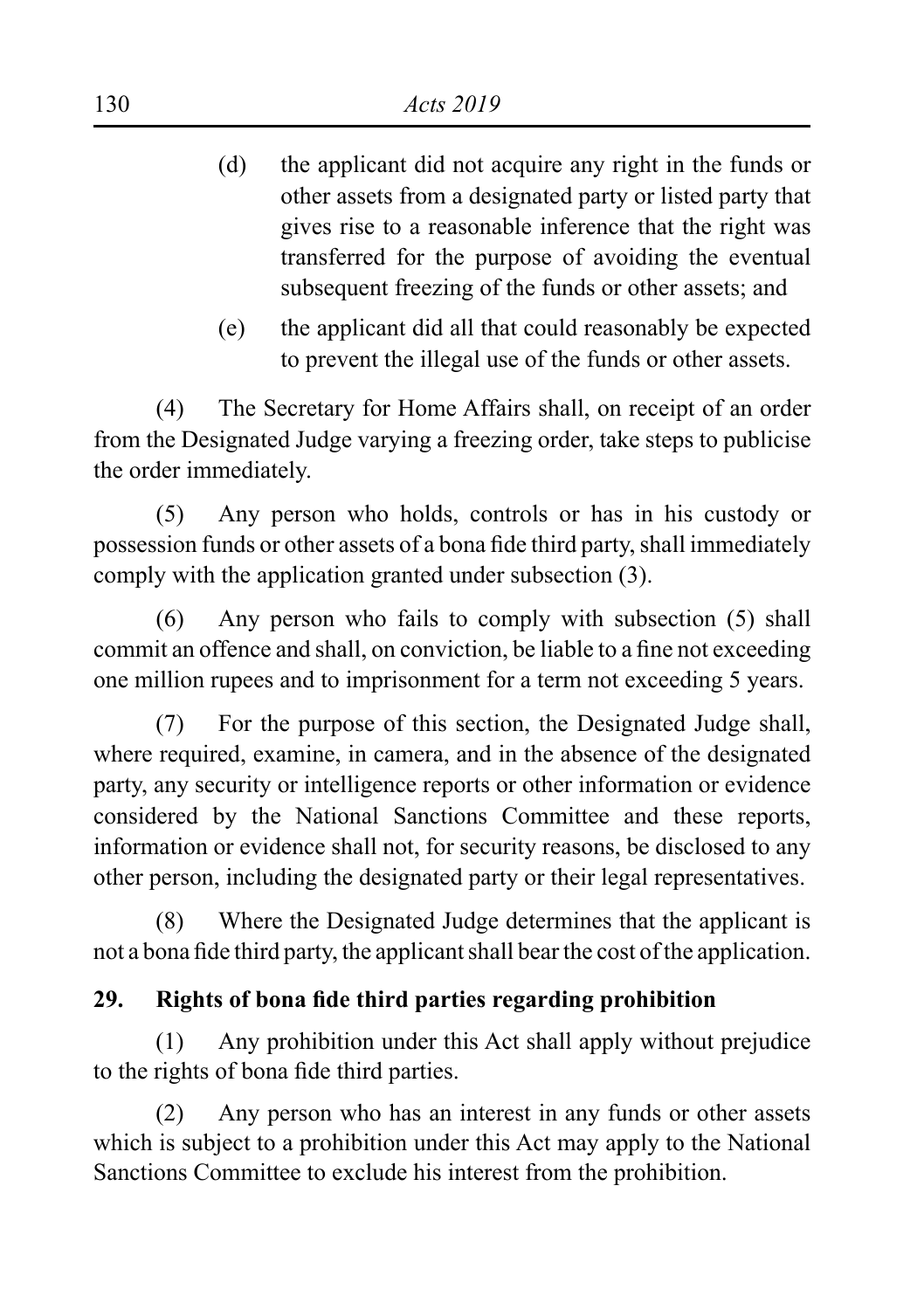(3) The National Sanctions Committee shall grant an application made under subsection  $(2)$  where it is satisfied that –

- (a) the applicant has a legitimate legal interest in the funds or other assets;
- (b) no participation, collusion or involvement with respect to the terrorist act or financing of terrorism offence which is the subject of the proceedings can be imputed to the applicant;
- (c) the applicant lacked knowledge and was not intentionally ignorant of the illegal use of the funds or other assets or if he had knowledge, did not freely consent to its illegal use;
- (d) the applicant did not acquire any right in the funds or other assets from a designated party or listed party that gives rise to a reasonable inference that the right was transferred for the purpose of avoiding the prohibition under this Act; and
- (e) the applicant did all that could reasonably be expected to prevent the illegal use of the funds or other assets.

 (4) The Secretary for Home Affairs shall, on receipt of an order from the National Sanctions Committee to vary the prohibition in accordance with this section, take steps to publicise the order immediately.

(5) Any person who holds, controls or has in his custody or possession funds or other assets of a bona fide third party, shall immediately comply with the application granted under subsection (3).

(6) Any person who fails to comply with subsection (5) shall commit an offence and shall, on conviction, be liable to a fine not exceeding one million rupees and to imprisonment for a term not exceeding 5 years.

 (7) For the purpose of this section, the Designated Judge shall, where required, examine, in camera, and in the absence of the designated party, any security or intelligence reports or other information or evidence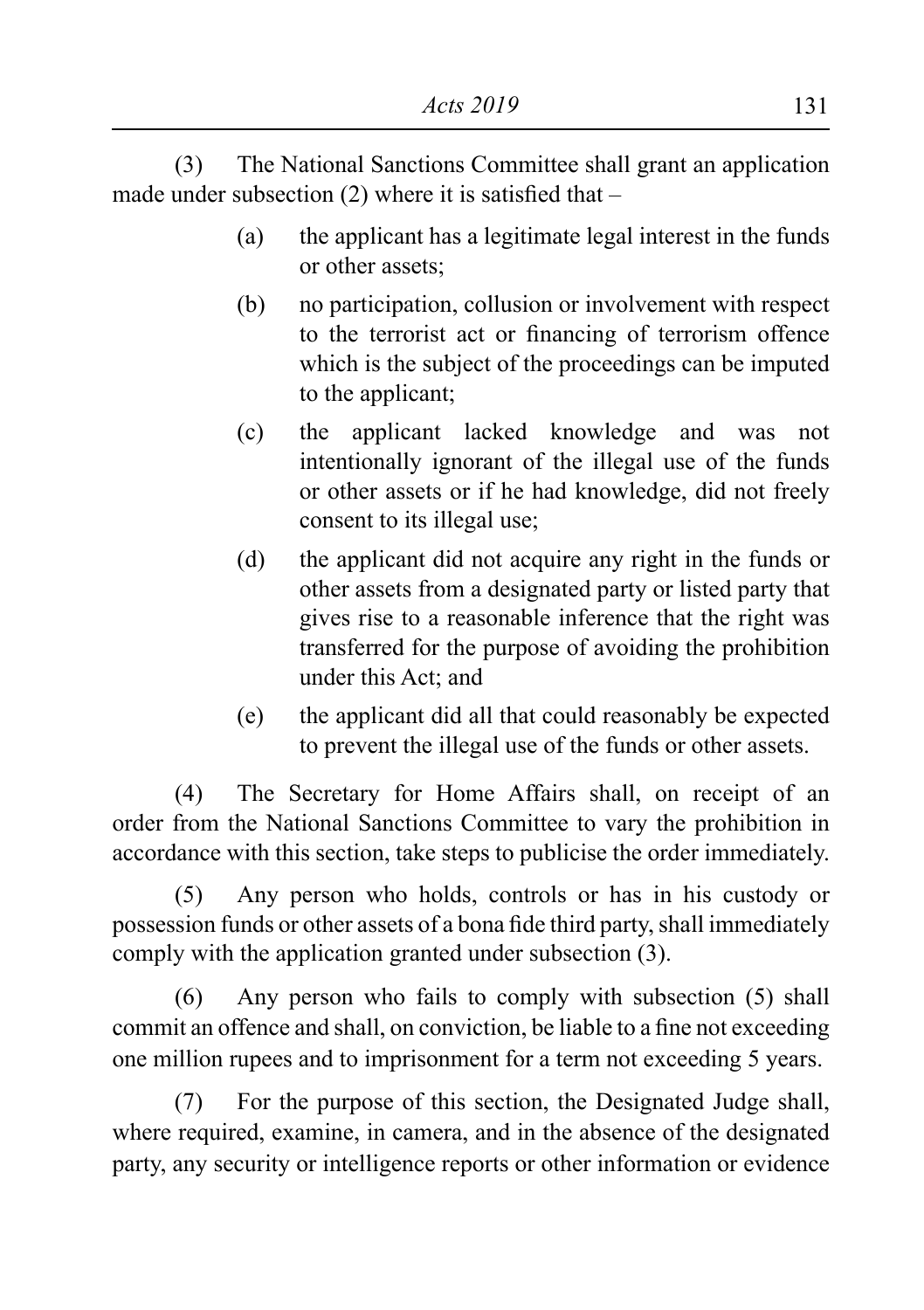considered by the National Sanctions Committee and these reports, information or evidence shall not, for security reasons, be disclosed to any other person, including the designated party or their legal representatives.

(8) Where the Designated Judge determines that the applicant is not a bona fide third party, the applicant shall bear the cost of the application.

## **Sub-Part E – Application to Use Funds or Other Assets of Listed Party**

#### **30. Application by listed party**

 $(1)$  Where, pursuant to section 23, there is prohibition to use the funds or other assets of a listed party and the listed party wishes to use, for ordinary or extraordinary expenses, those funds or other assets, or any part thereof, the listed party shall, subject to section 31, make an application to the National Sanctions Committee for variation of the prohibition.

(2) An application made under subsection (1) shall include the following information –

- (a) the listed party's name and address;
- (b) the listed party's permanent reference number on the relevant United Nations Sanctions List;
- (c) the listed party's bank information, including, name and address of bank and account number;
- (d) purpose of payment, the expenses and justification for the determination of the expenses falling under ordinary or extraordinary expenses;
- (e) amount of instalment;
- (f) number of instalments;
- (g) payment starting and ending date;
- (h) bank transfer or direct debit;
- (i) interests;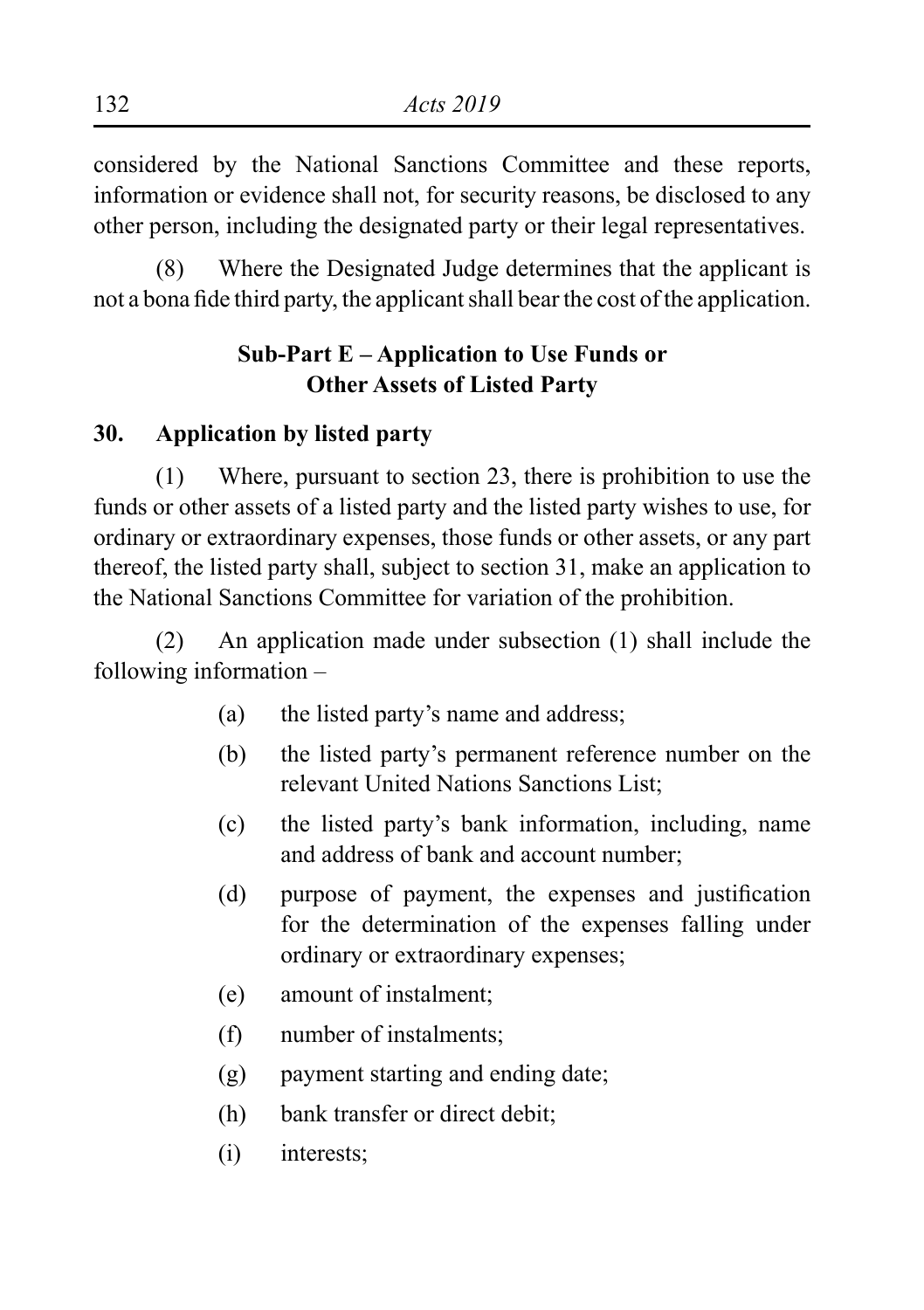- (j) specific funds or other assets proposed to be unfrozen; and
- (k) such other information as National Sanctions Committee may determine.

(3) Where the National Sanctions Committee determines that the funds or other assets are to be used for the purposes specified in subsection (2), the National Sanctions Secretariat shall notify the relevant United Nations Sanctions Committee that the National Sanctions Committee does not intend to object to the application.

(4) The National Sanctions Secretariat shall notify the listed party of the decision of the United Nations Sanctions Committee for the use of the funds or other assets, or any part thereof, for ordinary or extraordinary expenses, provided that for ordinary expenses, in the absence of a decision within the 3 working days of the notification under subsection (3), it shall be deemed that the relevant United Nations Sanctions Committee has not objected to the use of the funds or other assets, or any part thereof.

## **31. Application by listed party on ISIL (Da'esh) and Al-Qaida Sanctions List**

 (1) (a) Notwithstanding section 30, a listed party on ISIL (Da'esh) and Al-Qaida Sanctions List that wishes to use, for ordinary or extraordinary expenses, any funds or other assets, or any part thereof, shall request ISIL (Da'esh) and AlQaida Sanctions Committee, through the Focal Point, to exempt such funds or other assets, or any part thereof.

(b) The listed party that makes a request under paragraph  $(a)$ shall serve a copy of the request to the National Sanctions Committee.

(2) Where ISIL (Da'esh) and Al-Qaida Sanctions Committee approves the use of the funds or other assets, or any part thereof, the National Sanctions Secretariat shall notify the listed party of the decision of ISIL (Da'esh) and Al-Qaida Sanctions Committee for the use of the funds or other assets, or any part thereof, for ordinary or extraordinary expenses.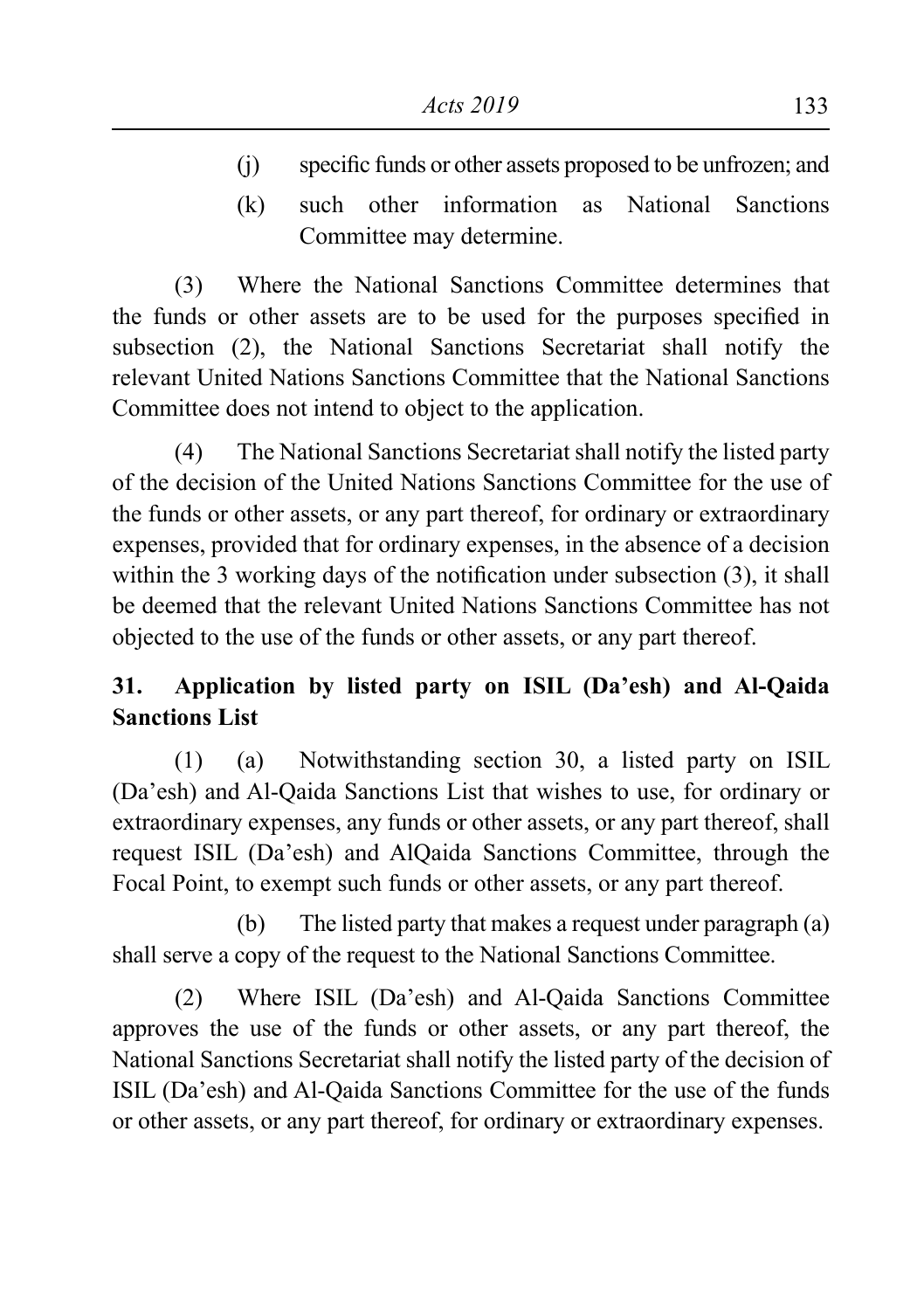## **Sub-Part F – Administrator to Manage Funds or Other Assets of Designated Party or Listed Party**

## **32. Appointment of administrator**

 $(1)$  Where, pursuant to section 23, there is prohibition to use the funds or other assets of a listed party and the Secretary for Home Affairs is satisfied that any of the funds or other assets of the listed party needs to be managed, the Secretary for Home Affairs may appoint a fit and proper person as administrator to manage those funds or other assets.

(2) Where, pursuant to a freezing order granted under section  $26$ , the Designated Judge is satisfied that any of the funds or other assets of the designated party needs to be managed, the Designated Judge may appoint a fit and proper person as administrator to manage those funds or other assets.

(3) The remuneration payable to an administrator appointed under subsection (1) or (2) shall be  $-$ 

- (a) determined by the Secretary for Home Affairs; and
- (b) recovered as an ordinary expense from the funds or other assets of the designated party or listed party.

(4) Any administrator appointed under this section shall manage those funds or other assets and, in doing so, he shall –

- (a) comply with such directions given to him by the Secretary for Home Affairs; and
- (b) act in good faith and shall exercise care, diligence and skill that a reasonable person would exercise in comparable circumstances.

 (5) Unless otherwise terminated, the duties of the administrator shall cease upon the delisting of the designated party or listed party and the administrator shall use his best endeavours to facilitate the return of the funds or other assets under his management.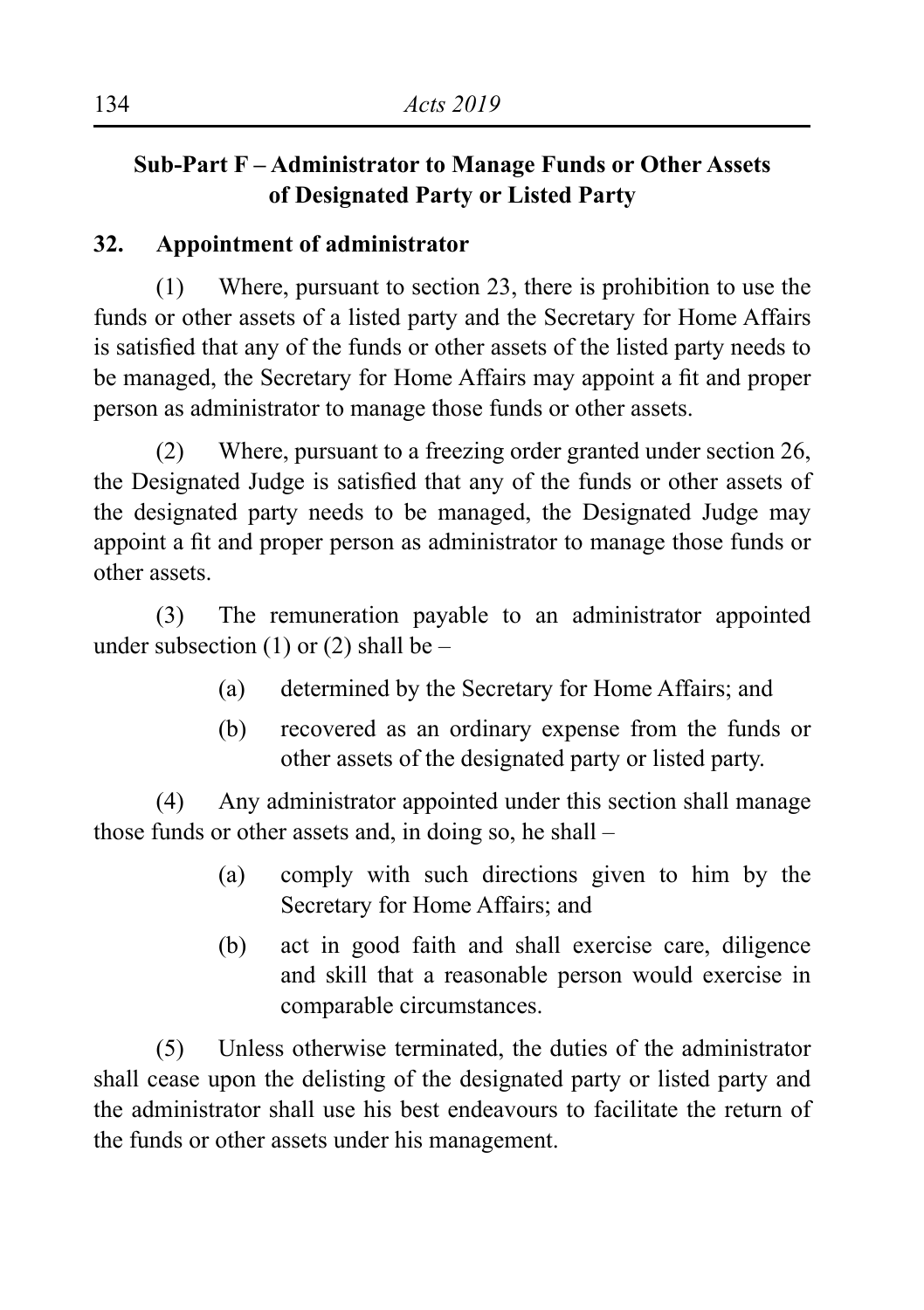#### **Sub-Part G – Mistaken Identity**

#### **33. Application for redress**

(1) A party that is affected by a freezing order or a prohibition under this Act and claiming not to be the one against whom the freezing order has been made or the prohibition applies, may apply to the Secretary for Home Affairs for redress.

(2) The Secretary for Home Affairs shall refer the application under subsection (1) to the National Sanctions Committee for consideration.

 (3) Where the National Sanctions Committee establishes, after the verification of identity documentation and other information and, where applicable, consultation with the relevant United Nations Sanctions Committee, that the party is not the actual designated party or listed party, it shall immediately advise the Secretary for Home Affairs of its finding.

(4) Upon the advice of the National Sanctions Committee, the Secretary for Home Affairs shall immediately take such measures as he may deem necessary, to unfreeze the funds or other assets of a party referred to under subsection (3) or clarify that any prohibition under this Act shall not apply to him.

 (5) Any person who holds, controls or has in his custody or possession the frozen funds or other assets of a party referred to under subsection (3), shall immediately unfreeze those funds or other assets.

(6) Any person who fails to comply with subsection (5) shall commit an offence and shall, on conviction, be liable to a fine not exceeding one million rupees and to imprisonment for a term not exceeding 5 years.

 (7) An individual claiming to have been subjected to prohibition measures as a result of false or mistaken identification or confusion with individuals included on the ISIL (Da'esh) and Al-Qaida Sanctions List may, through the Focal Point, transmit a communication to this effect for consideration by the ISIL (Da'esh) and Al-Qaida Sanctions Committee.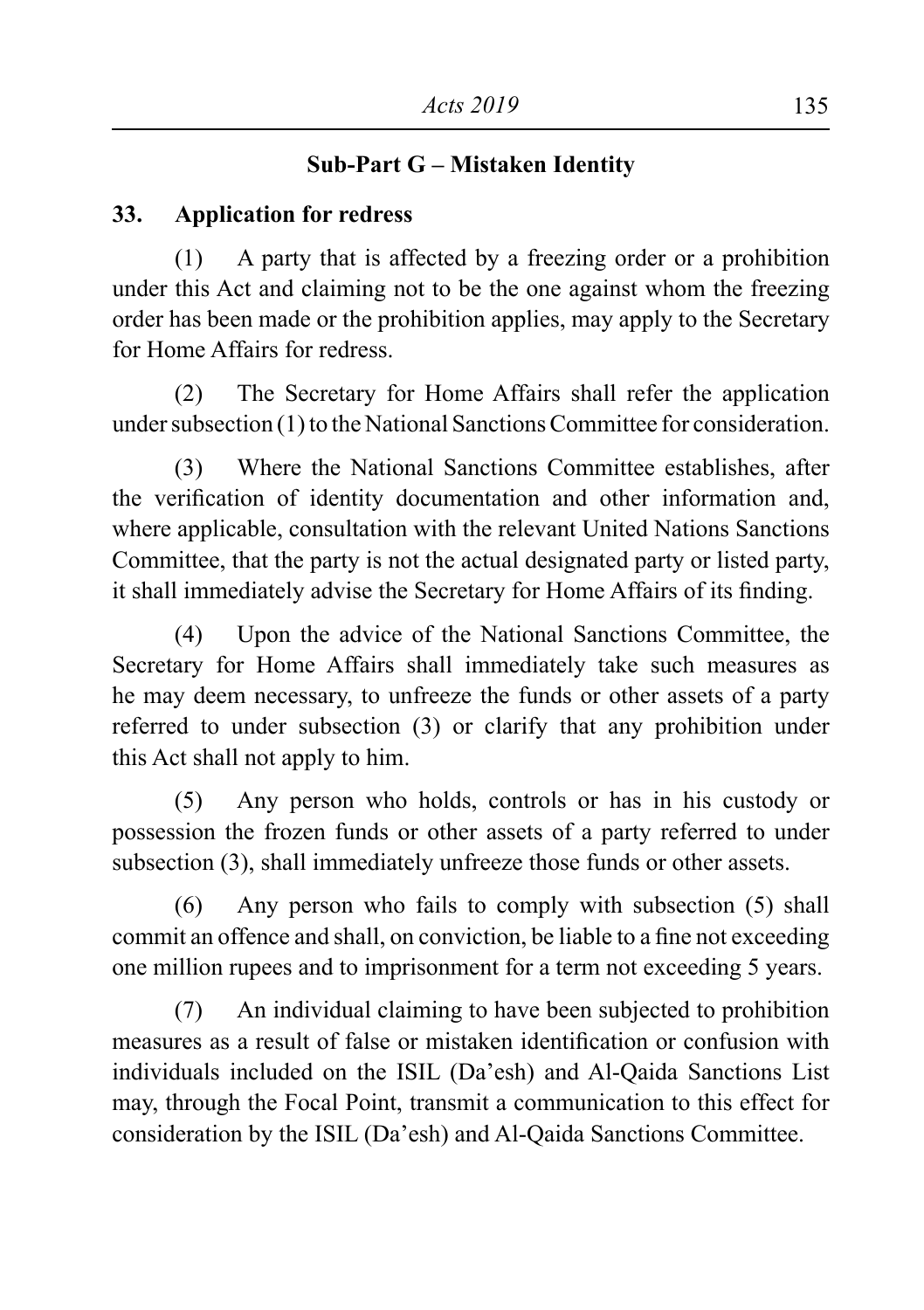#### **Sub-Part H –Freezing Order or Prohibition to Lapse Upon Delisting**

#### **34. Lapse of freezing order or prohibition**

(1) Where the name of a designated party has been removed from the list of designated parties or where the name of a listed party has been removed from the relevant United Nations Sanctions List –

- (a) any freezing order made against the designated party or any prohibition against the listed party under this Act shall lapse with immediate effect; and
- (b) any reporting person or any other person who holds, controls or has in his custody or possession any funds or other assets of the designated party or listed party, shall immediately unfreeze those funds or other assets.

(2) A prohibition under section 23 shall lapse where a freezing order is granted under section 26.

(3) Any person who fails to comply with subsection (1)(b) shall commit an offence and shall, on conviction, be liable to a fine not exceeding one million rupees and to imprisonment for a term not exceeding 5 years.

#### **PART VI – ARMS EMBARGO AND TRAVEL BAN**

#### **35. Arms embargo**

 Any person who supplies, sells, or transfers, directly or indirectly, to a designated party or listed party, arms and related materiel of all types, including weapons and ammunition, military vehicles and equipment, paramilitary equipment, and spare parts for the aforementioned as well as technical advice, assistance, or training related to military activities, whether this conduct is carried out from Mauritius or by Mauritian nationals living abroad, or by anyone using flag vessels or aircraft from Mauritius, shall commit an offence and shall, on conviction, be liable to a fine not exceeding 10 million rupees and imprisonment for a term of not less than 5 years.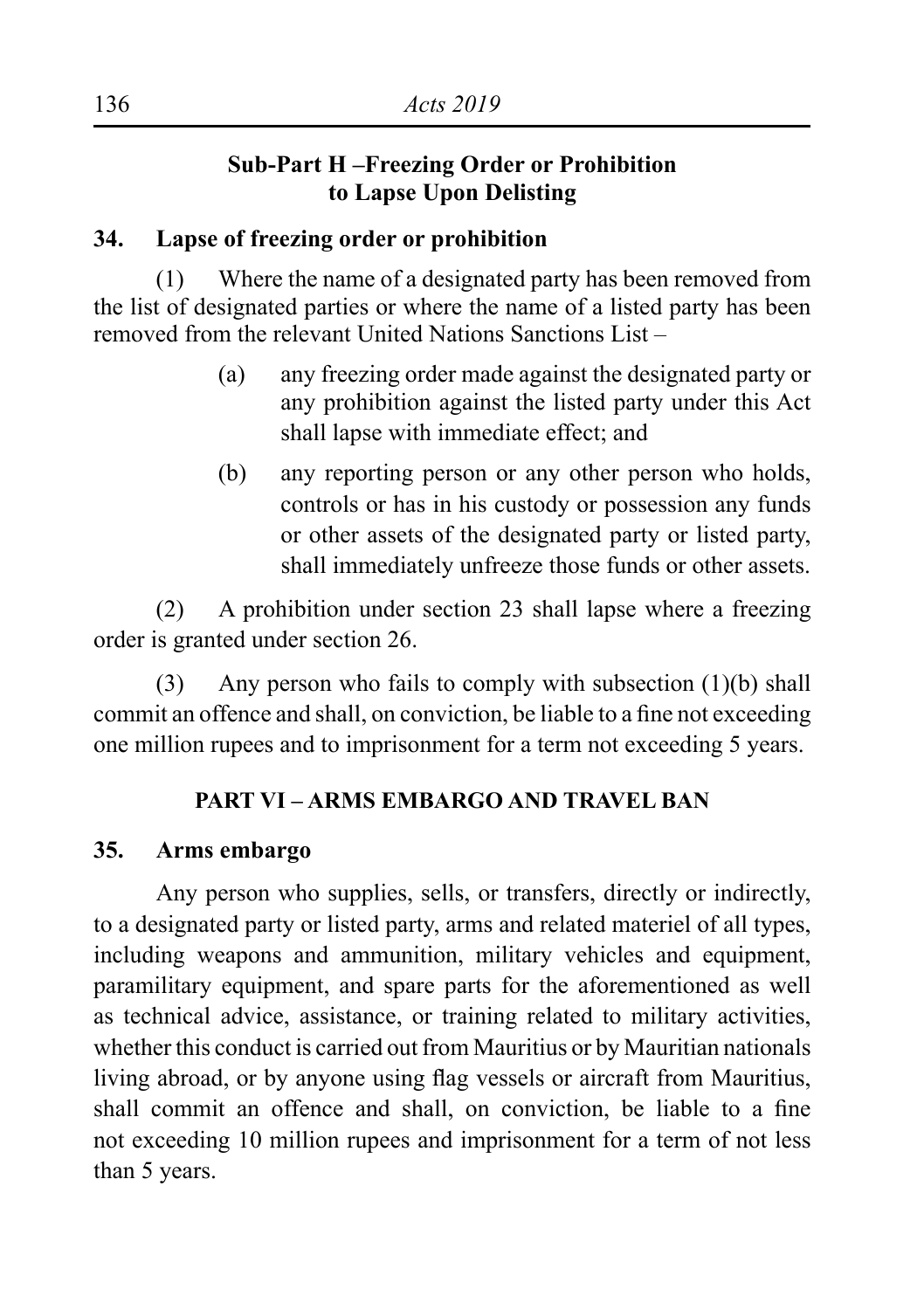#### **36. Travel ban**

A listed party, other than a listed party who is a citizen of Mauritius or resident of Mauritius, shall not be allowed entry into, or transit through, **Mauritius** 

## **37. Exemptions to travel ban**

 (1) Notwithstanding section 36, if there are reasonable grounds to believe that an individual who is listed as a listed party on a United Nations Sanctions List has committed any offence under this Act, the Secretary for Home Affairs shall take appropriate measures to allow that individual entry into, or transit through, Mauritius and to ensure his presence for the purposes of prosecution or extradition.

 (2) Notwithstanding section 36, the Secretary for Home Affairs may allow an individual who is listed as a listed party on a United Nations Sanctions List to enter into, or transit through, Mauritius in relation to judicial proceedings other than those related to an offence under this Act, including when it is necessary for the purposes of identification, testimony or otherwise providing assistance in obtaining evidence for the investigation or prosecution of any other offence.

(3) When the presence of the individual listed on a United Nations Sanctions List is not required under subsection (1) and (2), section 36 shall apply.

(4) The Secretary for Home Affairs may submit to the relevant United Nations Sanctions Committee a request for authorisation to grant entry or transit of any individual listed on a United Nations Sanctions List for reasons different from those specified in subsections (1) and (2).

## **PART VII – MISCELLANEOUS**

### **38. Designated Judge**

(1) The Chief Justice shall designate at least 3 Judges to serve as Designated Judges for the purposes of this Act.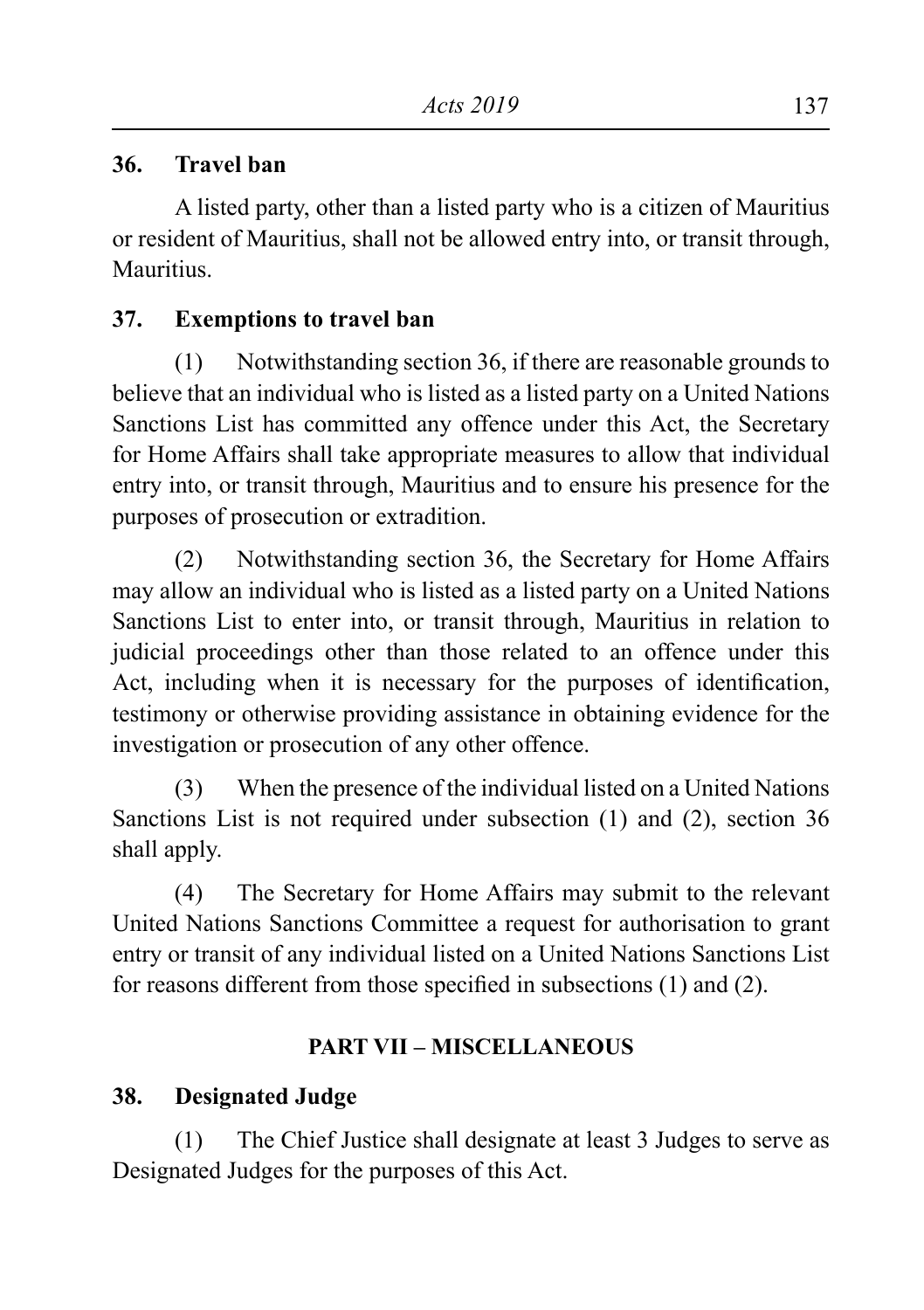(2) A Judge designated by the Chief Justice under subsection (1) shall remain a Designated Judge for a period of 3 years or until the end of his service as a Judge, whichever occurs earlier, and may be eligible to be designated anew as Designated Judge for further periods of 3 years.

(3) A Judge's appointment as Designated Judge shall not affect his ability to carry out other business in the Supreme Court.

## **39. Reporting of suspicious information**

Any information related to a designated party or listed party which is known to –

- (a) a reporting person, shall be immediately submitted by the reporting person to FIU in accordance with section 14 of the Financial Intelligence and Anti-Money Laundering Act; or
- (b) any other person, transmitted forthwith by that person, in writing, to FIU.

## **40. Supervision by supervisory authorities**

 (1) A supervisory authority may, after consultation with the National Sanctions Committee, develop such rules and guidance and disseminate such other relevant information as may be necessary for the purposes of this Act.

(2) A supervisory authority shall supervise and enforce compliance by reporting persons over whom they exercise supervisory control or oversight with the requirements imposed under this Act.

(3) Where it appears or is represented to any supervisory authority that any reporting person has refrained from complying or negligently failed to comply with any requirement under this Act, the supervisory authority may take, against the reporting person, any action which it may be empowered to take under the relevant enactments.

## **41. Internal controls**

A reporting person shall implement internal controls and other procedures to enable it to effectively comply with their obligations under this Act.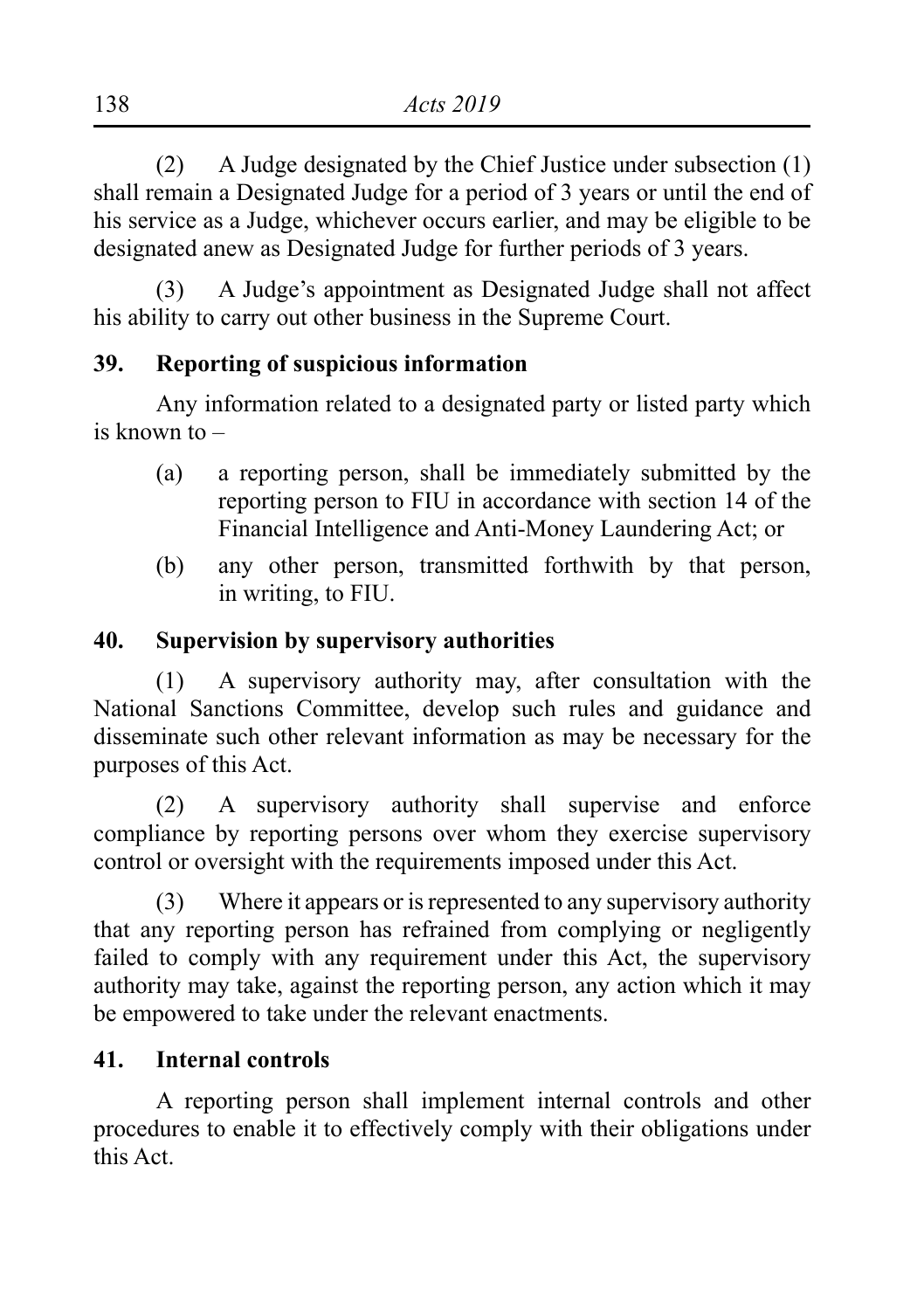## **42. Deprivation of Mauritius citizenship**

Where a person is declared as a designated party or is listed as a listed party possesses the Mauritius citizenship as well as the citizenship of any other country or State, the Minister may deprive that person of his Mauritius citizenship in the manner specified in section 11 of the Mauritius Citizenship Act.

## **43. Protection from liability**

 No liability, civil or criminal, shall be incurred by a member of the National Sanctions Committee, the Secretary for Home Affairs, an officer of the National Sanctions Secretariat or a member of any sub-committee in respect of any act done or omitted in good faith in the discharge of his functions or exercise of its or his powers under this Act.

## **44. Confidentiality**

(1) Subject to subsection  $(2)$ , a member of the National Sanctions Committee, the Secretary for Home Affairs, an officer of the National Sanctions Secretariat or a member of any sub-committee shall, at all times, maintain the confidentiality of any matter which comes to his knowledge under this Act.

(2) No person referred to in subsection (1) shall communicate to any other person any matter which comes to his knowledge in the discharge of his functions under this Act, except for the purpose of administering this Act or where he is required to do so by law.

## **45. Offences**

Any person who contravenes this Act shall commit an offence and shall, on conviction, be liable, where no specific penalty is provided, to a fine not exceeding one million rupees and to imprisonment for a term not exceeding 10 years.

## **46. Regulations**

(1) The Minister may make such regulations as he thinks fit for the purposes of this Act.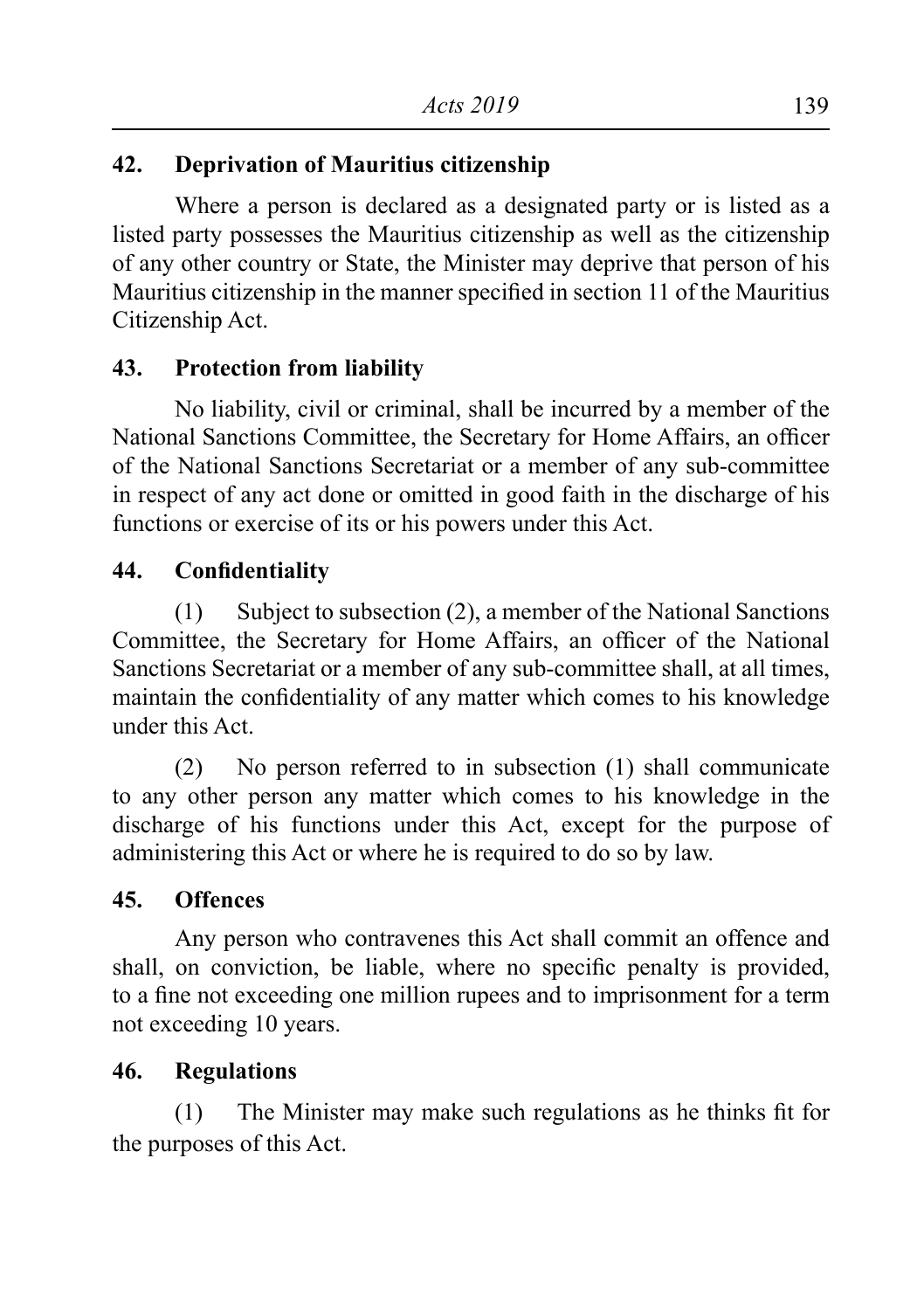(2) Any regulations made under subsection (1) may provide that any person who contravenes them shall commit an offence and shall, on conviction, be liable to a fine not exceeding one million rupees and to imprisonment for a term not exceeding 5 years.

 (3) The Minister may, by regulations, amend the Schedules.

Passed by the National Assembly on the twenty first day of May two thousand and nineteen.

 $\overline{\phantom{a}}$  , where  $\overline{\phantom{a}}$ 

 **Bibi Safeena Lotun (Mrs)** *Clerk of the National Assembly*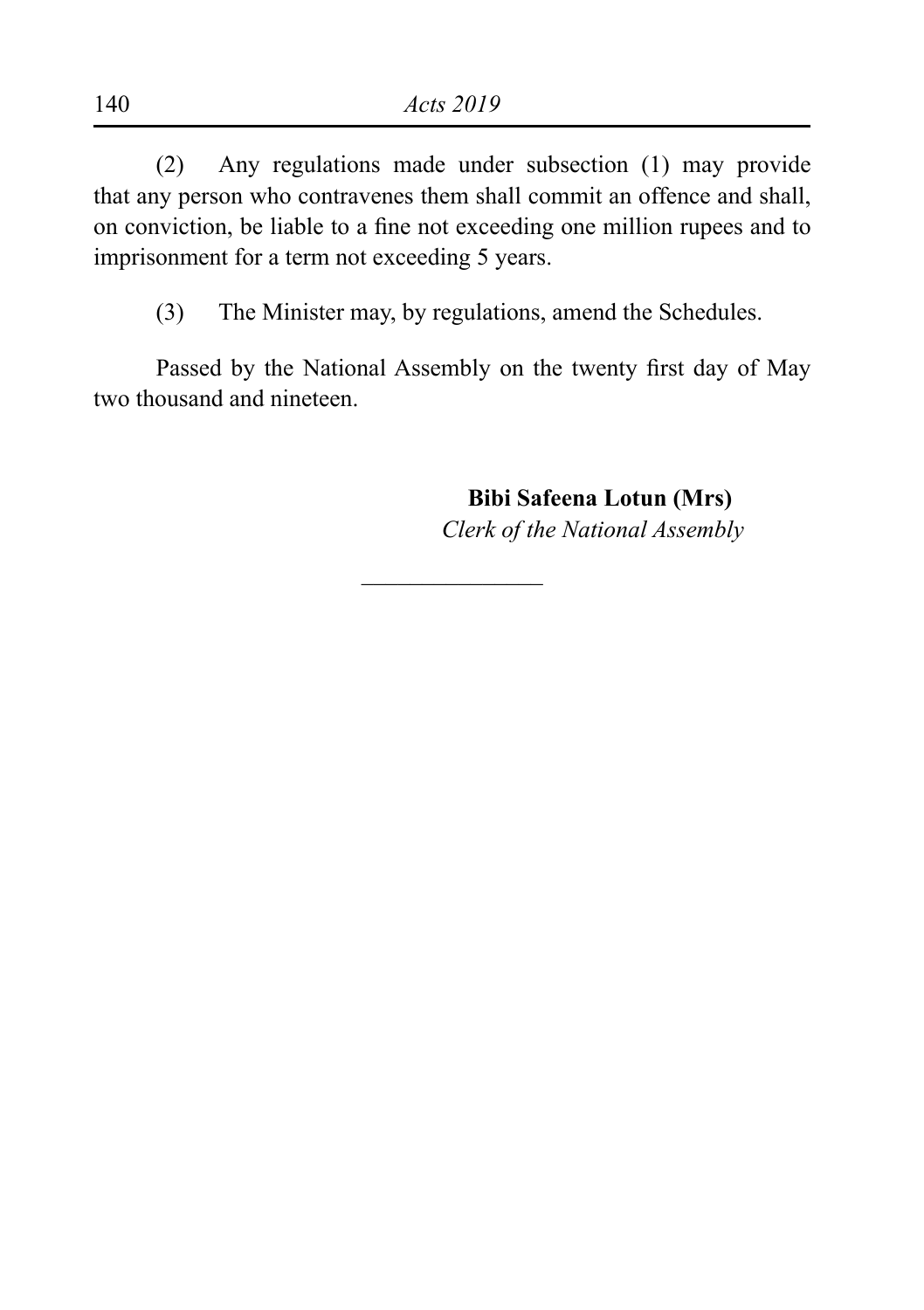### **FIRST SCHEDULE** [Section 2]

**1.** Convention for the Suppression of Unlawful Seizure of Aircraft, signed at the Hague on 16 December 1970 (The Hague Convention 1970)

**2.** Convention for the Suppression of Unlawful Acts against the Safety of Civil Aviation (1971)

**3.** Convention on the Prevention and Punishment of Crimes against Internationally Protected Persons, including Diplomatic Agents (1973)

**4.** International Convention against the Taking of Hostages (1979)

**5.** Convention on the Physical Protection of Nuclear Material (1980)

**6.** Protocol for the Suppression of Unlawful Acts of Violence at Airports Serving International Civil Aviation, supplementary to the Convention for the Suppression of Unlawful Acts against the Safety of Civil Aviation (1988)

**7.** Convention for the Suppression of Unlawful Acts against the Safety of Maritime Navigation (2005)

**8.** Protocol for the Suppression of Unlawful Acts against the Safety of Fixed Platforms located on the Continental Shelf (2005)

**9.** International Convention for the Suppression of Terrorist Bombings (1997)

**10.** International Convention for the Suppression of the Financing of Terrorism (1999)

**11.** Convention on the Marking of Plastic Explosives for the Purpose of Detection, signed at Montreal on 1 March 1991

**12.** International Convention for the Suppression of Acts of Nuclear Terrorism, signed in New York on 14 September 2005

**13.** 1963 Convention on Offences and Certain Other Acts Committed On Board Aircraft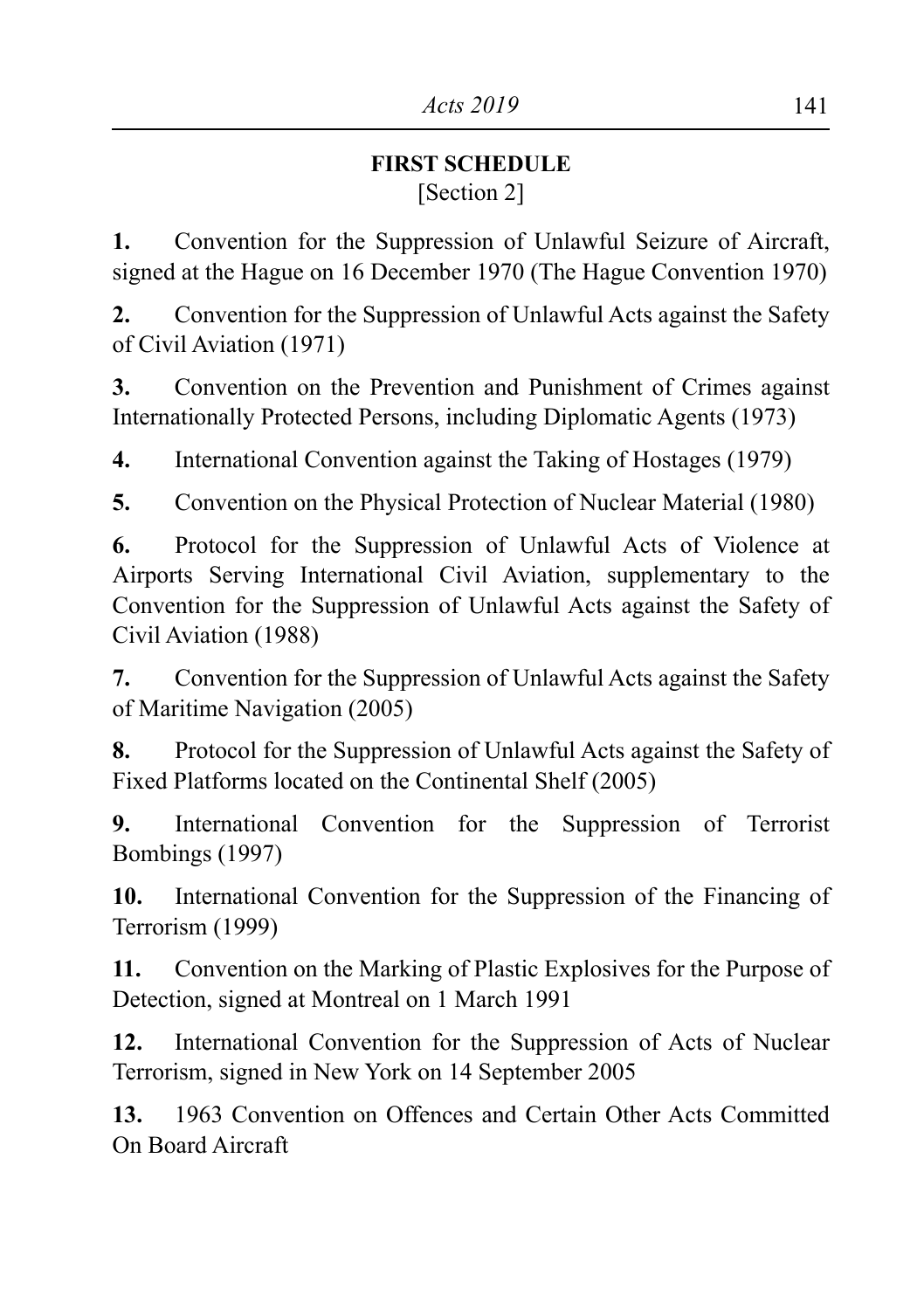**14.** 2010 Convention on the Suppression of Unlawful Acts Relating to International Civil Aviation

**15.** 2010 Protocol Supplementary to the Convention for the Suppression of Unlawful Seizure of Aircraft

**16.** 2014 Protocol to Amend the Convention on Offences and Certain Acts Committed on Board Aircraft

**17.** 2005 Amendments to the Convention on the Physical Protection of Nuclear Material

**18.** 1988 Convention for the Suppression of Unlawful Acts against the Safety of Maritime Navigation

**19.** 2005 Protocol to the Convention for the Suppression of Unlawful Acts against the Safety of Maritime Navigation

**20.** 1988 Protocol for the Suppression of Unlawful Acts Against the Safety of Fixed Platforms Located on the Continental Shelf

 $\overline{\phantom{a}}$  , where  $\overline{\phantom{a}}$